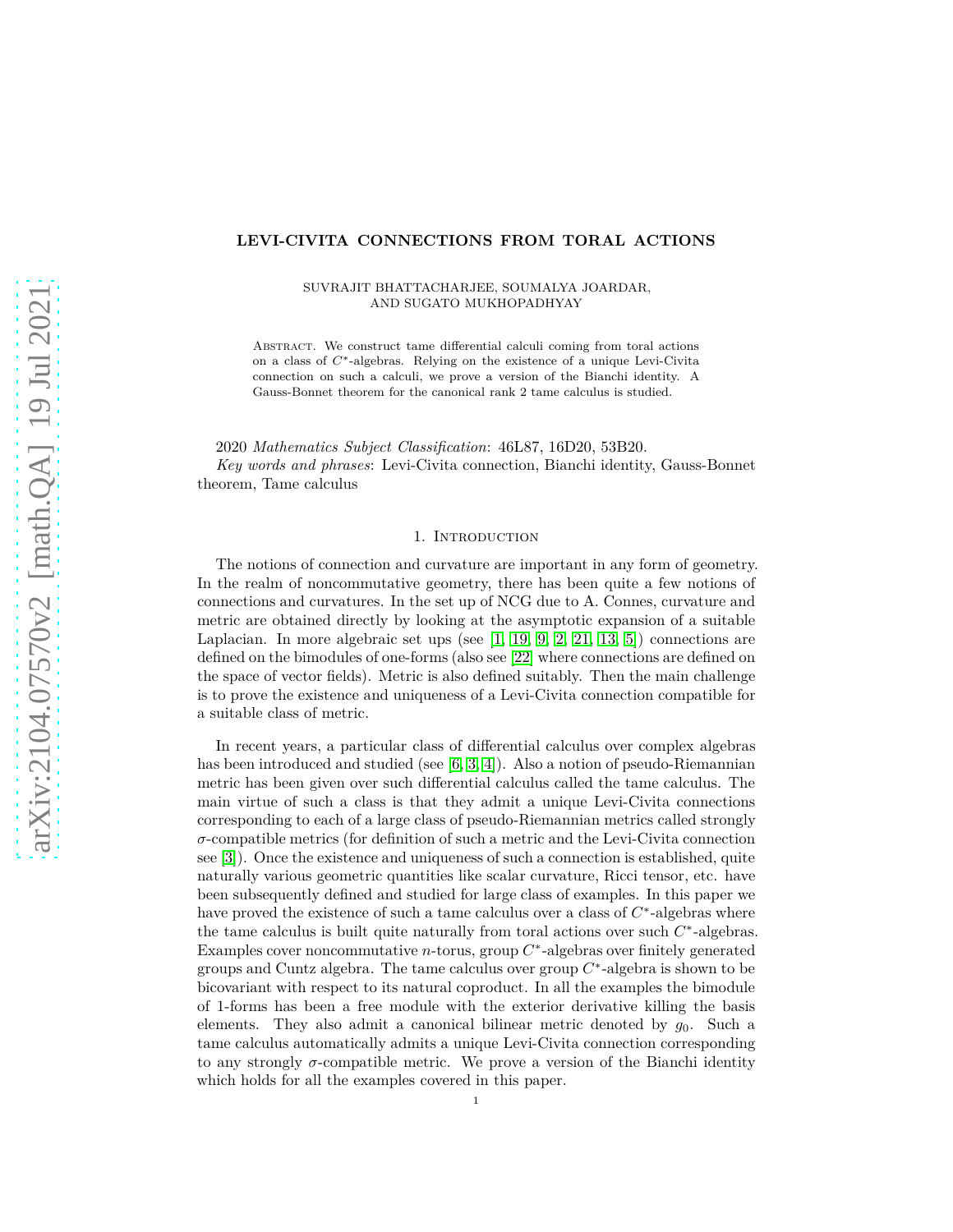In the penultimate section we formulate a Gauss-Bonnet theorem for the canonical rank 2-calculus obtained in this paper on  $C^*$ -algebras admitting a  $\mathbb{T}^2$ -action in a suitable sense. The formulation is in the spirit of A. Connes and P. Tretkoff (see [\[10\]](#page-19-10)). There the version of Gauss-Bonnet theorem for noncommutative torus is in the set up of spectral triples, where the integrated scalar curvature is obtained directly from the spectral data. As mentioned earlier the metric information is also encoded in the spectral data. The proposed version is the following:

*The integrated scalar curvature is independent of a deformation parameter*. Then a number of works followed (see [\[15,](#page-19-11) [12,](#page-19-12) [11\]](#page-19-13)). The analogous statement of A. Connes' proposed Gauss-Bonnet theorem in the tame calculus set up would be that the integrated scalar curvature of the canonical rank 2-calculus is independent of the positive deformation parameter  $k$  of conformally deformed metric  $k g_0$ , where  $g_0$  is the canonical bilinear metric on the tame calculus. It is shown that if one assumes the Gauss-Bonnet theorem in the presence of a tracial state the integrated scalar curvature is forced to be zero for all smooth deformation parameters. Then the Gauss-Bonnet theorem is proved for the rank 2-calculus of noncommutative 2-torus and the group  $C^*$ -algebra for free group on two generators. The proof is essentially due to Rosenberg([\[22\]](#page-19-6)). Then we go beyond the conformally deformed metric and consider a new one parameter class of strongly *σ*-compatible metrics and show that the analogous Gauss-Bonnet theorem fails for noncommutative 2 torus rendering the conformally deformed metrics a special place from the point of view of the Gauss-Bonnet theorem. We end the paper by discussing some future directions. In summary let us mention the new contributions of this paper in this widely studied area:

- In Theorem [3.1,](#page-7-0) the construction of the tame calculus on noncommutative 2-torus is generalized to produce tame calculus on a reasonable class of *C* ∗ -algebras.
- A version of the Bianchi identity (Equation [\(3.8\)](#page-10-0)) has been deduced.
- Assuming that the Gauss-Bonnet theorem holds for a rank 2-tame calculus on a  $C^*$ -algebra with a **tracial** state, in Lemma [5.7,](#page-15-0) the integrated scalar curvature is shown to be necessarily zero for all smooth deformation parameters.
- In Corollary [5.9,](#page-16-0) the Gauss-Bonnet theorem is shown to hold for the group *C*<sup>\*</sup>-algebra of the free group with 2-generators (extending the noncommutative 2-torus example).
- In Subsection [5.3,](#page-16-1) a new one parameter class of strongly  $\sigma$ -compatible metrics on noncommutative 2-torus is presented for which the Gauss-Bonnet theorem fails.

## 2. Preliminaries

2.1. **Tame calculus.** In this subsection, we recall the definition of a tame differential calculus on an algebra  $A$  and state the theorem guaranteeing existence of a unique Levi-Civita connection. We remark that although we shall consider *C* ∗ algebras (∗-algebra in general), the ∗-structure does not have any particular role. In particular, we shall not consider ∗-compatibility of metric and connections. Moreover, in case of  $C^*$ -algebras, the tame calculus will be constructed on a canonical dense ∗-subalgebra which we shall not mention explicitly.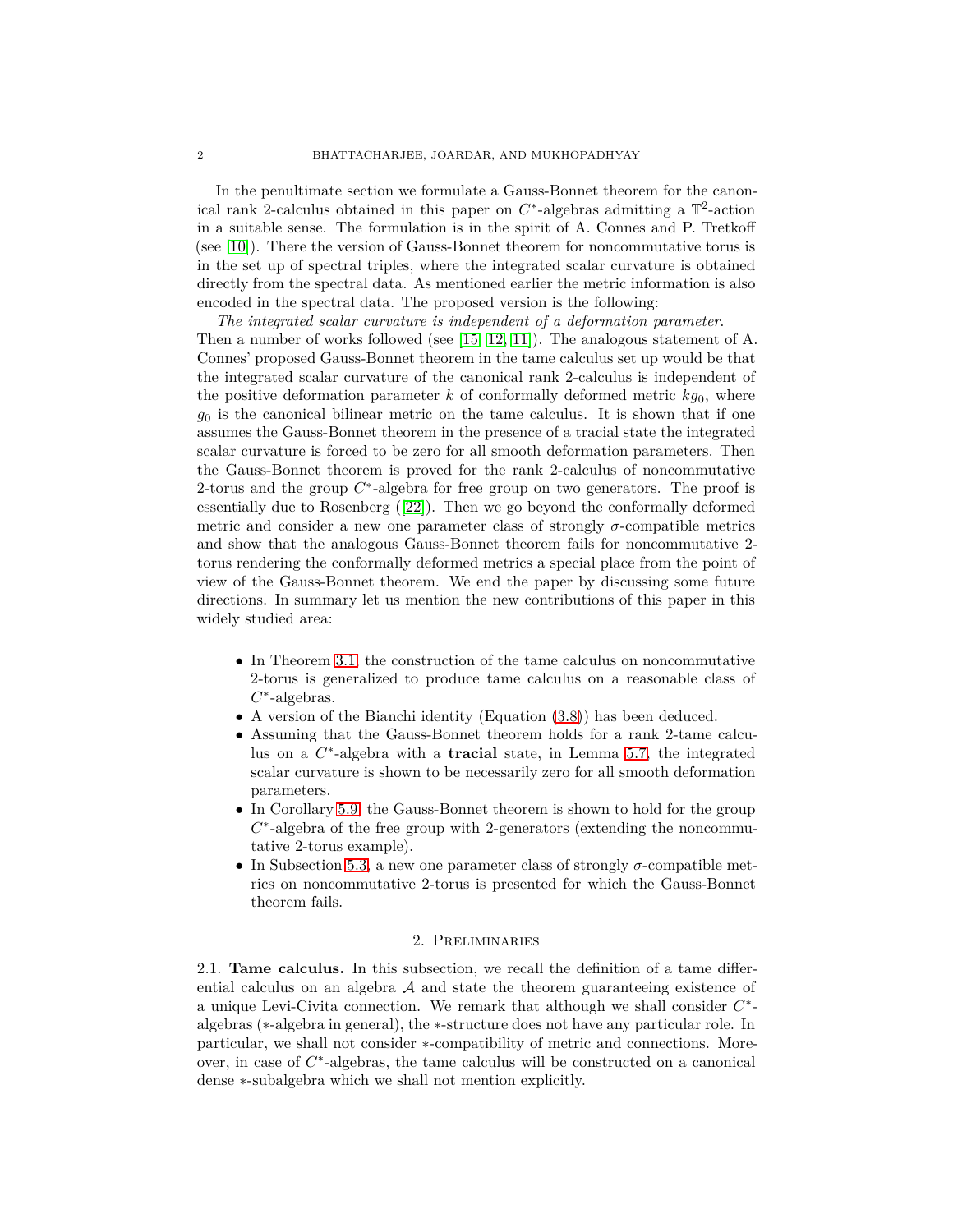**Definition 2.1.** *A differential calculus on a* C*-algebra* A *is a differential graded algebra*  $(\Omega(\mathcal{A}), \wedge, d)$  *generated*<sup>[1](#page-2-0)</sup> *by elements in degree zero.* 

In this paper, the bimodule of one-forms of a generic differential calculus will be denoted by  $\Omega^1(\mathcal{A})$ . Now we recall the notion of a quasi-tame calculus as introduced in [\[3\]](#page-19-8).

<span id="page-2-1"></span>**Definition 2.2.** [\[6,](#page-19-7) Definition 2.11] *A differential calculus*  $(\Omega(\mathcal{A}), \wedge, d)$  *is said to be quasi-tame if the following conditions hold:*

- (1) The bimodule  $\Omega^1(\mathcal{A})$  is finitely generated and projective as a right  $\mathcal A$  module.
- *(2) The following short exact sequence of right* A*-modules splits:*

$$
0 \to \text{Ker}(\wedge) \to \Omega^1(\mathcal{A}) \otimes_{\mathcal{A}} \Omega^1(\mathcal{A}) \to \Omega^2(\mathcal{A}) \to 0.
$$

*In particular, there exists a right* A*-module* F *isomorphic to the bimodule of* 2*-forms*  $\Omega^2(\mathcal{A})$  *such that:* 

$$
\Omega^1(\mathcal{A}) \otimes_{\mathcal{A}} \Omega^1(\mathcal{A}) = \text{Ker}(\wedge) \oplus \mathcal{F}
$$
\n(2.1)

(3) The idempotent  $P_{sym} \in \text{Hom}_{\mathcal{A}}(\Omega^1(\mathcal{A}) \otimes_{\mathcal{A}} \Omega^1(\mathcal{A}), \Omega^1(\mathcal{A}) \otimes_{\mathcal{A}} \Omega^1(\mathcal{A}))$  with *range*  $\text{Ker}(\wedge)$  *and kernel*  $\mathcal F$  *is an A-bimodule map.* 

We denote the map  $2P_{sym} - 1$  by  $\sigma$ . We recall the definition of a pseudo-Riemannian metric on a quasi-tame differential calculus.

**Definition 2.3** ([\[6,](#page-19-7) [3\]](#page-19-8)). Let  $(\Omega(\mathcal{A}), \wedge, d)$  be a quasi-tame differential calculus. A  $pseudo-Riemannian$  metric  $g$  on  $\Omega^1(\mathcal{A})$  is an element of  $\text{Hom}_{\mathcal{A}}(\Omega^1(\mathcal{A})\otimes_{\mathcal{A}}\Omega^1(\mathcal{A}),\mathcal{A})$ *such that*

- *(1) g is symmetric, i.e.,*  $q \circ \sigma = q$ ;
- (2) *g* is non-degenerate, i.e., the right A-linear map  $V_g : \Omega^1(\mathcal{A}) \to \Omega^1(\mathcal{A})^*$ *defined by*  $V_g(\omega)(\eta) = g(\omega \otimes_A \eta)$  *is an isomorphism of right* A-modules, *where*  $\Omega^1(\mathcal{A})^*$  *stands for the right*  $\mathcal{A}\text{-module Hom}_{\mathcal{A}}(\Omega^1(\mathcal{A}), \mathcal{A})$ *.*

We write  $\mathcal{Z}(\Omega^1(\mathcal{A}))$  and  $\mathcal{Z}(\mathcal{A})$  for the center of the bimodule  $\Omega^1(\mathcal{A})$  and the algebra A, respectively.

**Definition 2.4** ([\[3\]](#page-19-8)). *A quasi-tame differential calculus (see Definition [2.2\)](#page-2-1)* ( $\Omega^1(\mathcal{A}), d$ ) *is said to be tame if*

(1) The map  $u^{\Omega^1(\mathcal{A})} : \mathcal{Z}(\Omega^1(\mathcal{A})) \otimes_{\mathcal{Z}(\mathcal{A})} \mathcal{A} \to \Omega^1(\mathcal{A})$  defined by  $u^{\Omega^1(\mathcal{A})}(\sum)$ *i*  $e_i \otimes_{\mathcal{Z}(\mathcal{A})} a_i) = \sum$ *i eia<sup>i</sup>*

*is an isomorphism of vector spaces,*

*(2)*  $\sigma := 2P_{sym} - 1$  *satisfies the following equation for all*  $\omega, \eta \in \mathcal{Z}(\Omega^1(\mathcal{A}))$ :

$$
\sigma(\omega \otimes_{\mathcal{A}} \eta) = \eta \otimes_{\mathcal{A}} \omega. \tag{2.2}
$$

Now we recall the definition of a strongly *σ*-compatible pseudo-Riemannian metric on a tame calculus which is equivalent to but slightly different from the original definition. We take the equivalent criterion of Proposition 4.2 of [\[3\]](#page-19-8) as the definition of a strongly  $\sigma$ -compatible metric.

**Definition 2.5.** *A pseudo-Riemannian metric g on a tame differential calculus is said to be strongly*  $\sigma$ -compatible if any two elements of the set  $\{g(\omega \otimes \eta) : \omega, \eta \in$  $\mathcal{Z}(\Omega^1(\mathcal{A}))$ } *commute.* 

<span id="page-2-0"></span> $\rm ^1$  as a differential graded algebra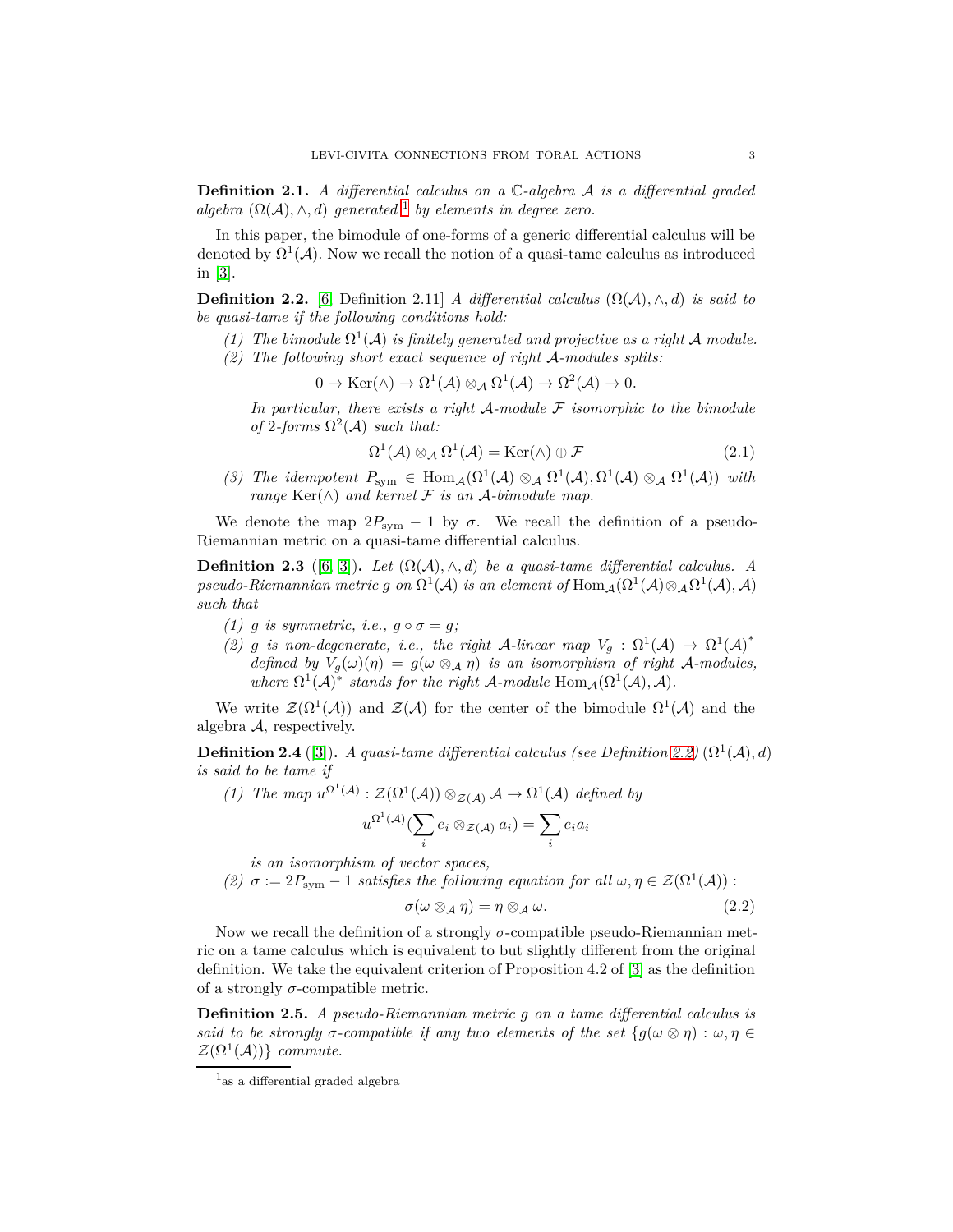<span id="page-3-1"></span>**Remark 2.6.** *Let g be a strongly σ-compatible pseudo-Riemannian metric on a tame differential calculus*  $(\Omega^1(\mathcal{A}), d)$  *where*  $\Omega^1(\mathcal{A})$  *is a free bimodule over* A. Let *us denote the matrix*  $((g(e_i \otimes_{\mathcal{A}} e_j)))_{ij}$  *by G, where*  $(e_i)_i$  *is a fixed ordered central basis of*  $\Omega^1(\mathcal{A})$ *. Let*  $\mathcal{A}_G$  *denote the algebra generated by the entries of G. Since g is strongly σ-compatible,* A*<sup>G</sup> is a commutative subalgebra of* A*. Hence it makes sense to talk about*  $det(G)$  *as an element of*  $A_G$  *and*  $adj(G)$  *as a matrix of the same order* as *G* and with entries from  $\mathcal{A}_G$ . Moreover,  $\text{Gadj}(G) = \text{adj}(G)G = \text{det}(G)$ . Note *that if G is an invertible element of*  $M_n(\mathcal{A})$  *then*  $\det(G)$  *is an invertible element in* A. Conversely, if  $\det(G)$  is an invertible element of  $A_G$ , then G in an invertible *element of*  $M_n(\mathcal{A}_G)$  *and hence of*  $M_n(\mathcal{A})$ *. Moreover, the entries of*  $G^{-1}$  *being from* A*G, they commute with each other and with the entries of G. Let us denote*  $G_{ij}^{-1}$  by  $g^{ij}$ . Metrics such that *G* is invertible have been considered in [\[15\]](#page-19-11). Note *that the definition of strongly σ-compatible metrics does not include invertibility of G. But for the examples of strongly σ-compatible metrics considered in this paper, the matrix G is always invertible and hence the following general results will be applicable for the metrics considered in this paper. We would like to mention that the self-compatible metric in the sense of* [\[15\]](#page-19-11) *is strongly σ-compatible (a proof can be found in* [\[4\]](#page-19-9)*).*

In this paper, we shall be concerned with tame differential calculi  $(\Omega(\mathcal{A}), \wedge, d)$ for which the module  $\Omega^1(\mathcal{A})$  is free as a bimodule with a central basis  $e_1, \ldots, e_n$ . On such a tame calculus, the following are easily verifiable examples of strongly *σ*-compatible metrics.

**Example 2.7.** *The canonical bilinear metric*  $g_0$ *:*  $g_0(\sum_{i,j} e_i \otimes e_j a_{ij}) = \sum_i a_{ii}$ *.* 

**Example 2.8.** *The conformally deformed metric: for an invertible element*  $k \in \mathcal{A}$ *, the conformally deformed metric*  $kg_0(\sum_{i,j} e_i \otimes e_j a_{ij}) = \sum_i ka_{ii}$ .

<span id="page-3-3"></span>**Example 2.9.** For an invertible element  $k \in \mathcal{A}$ , the metric *g given* by

$$
g(\sum_{i,j} e_i \otimes e_j a_{ij}) = ka_{11} + \sum_{i=2}^n a_{ii}.
$$

The following theorem is the most important aspect of a tame calculus.

<span id="page-3-2"></span>**Theorem 2.10.** [\[3,](#page-19-8) Theorem 4.4] *If*  $(\Omega^1(\mathcal{A}), d, \wedge)$  *is a tame differential calculus and g is a strongly σ-compatible metric. Then in the presence of a pseudo-Riemannian bilinear metric g*0*, there exists a unique Levi-Civita connection for the triple*  $(\Omega^1(\mathcal{A}), d, g)$ *.* 

We now state and prove a theorem which explicitly determines the Christoffel symbols of the unique Levi-Civita connection obtained in the previous theorem.

<span id="page-3-0"></span>**Theorem 2.11.** Let  $\nabla_g$  be the Levi-Civita connection on the data  $(\Omega^1(\mathcal{A}), d, g)$ , where  $(\Omega^1(\mathcal{A}), d)$  *is a tame differential calculus,*  $\Omega^1(\mathcal{A})$  *is a free bimodule over* A *with central basis*  $\{e_1, \ldots, e_n\}$  *and g is a strongly σ*-*compatible metric on*  $\Omega^1(\mathcal{A})$ *with G invertible.* Moreover, let  $\nabla_0$  *be a torsionless connection in the sense of* [\[3\]](#page-19-8)*, and*  $\partial_i$  *be the derivations such that*  $d(a) = \sum_{i=1}^n \partial_i(a)e_i$  *for all*  $a \in \mathcal{A}$ *. Then the*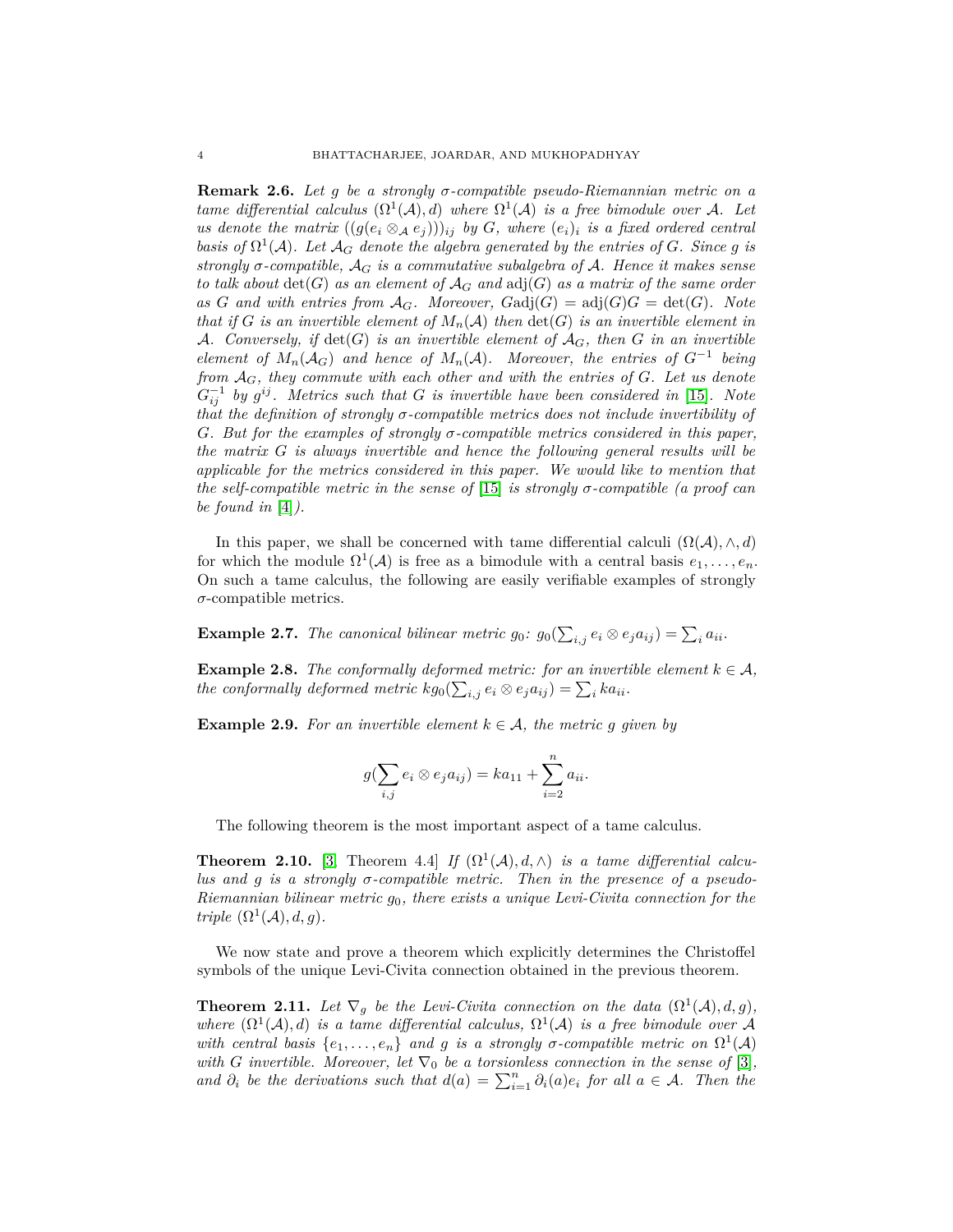*Christoffel symbols*  $\Gamma^i_{jk}$  *of*  $\nabla_g$  *are given by* 

<span id="page-4-7"></span>
$$
\Gamma_{ml}^{p} = \frac{1}{2} \Big( \sum_{j} g^{lj} \partial_{m} (g_{pj}) + \sum_{i} g^{mi} \partial_{l} (g_{ip}) - \sum_{ijn} g_{pn} g^{li} g^{mj} \partial_{n} (g_{ij}) \Big) + \frac{1}{2} \Big( (\Gamma_{0})_{ml}^{p} - (\Gamma_{0})_{lm}^{p} \Big) + \frac{1}{2} \sum_{in} g_{pn} g^{mi} \Big( (\Gamma_{0})_{ln}^{i} - (\Gamma_{0})_{nl}^{i} \Big) + \frac{1}{2} \sum_{in} g_{pn} g^{li} \Big( (\Gamma_{0})_{mn}^{i} - (\Gamma_{0})_{nm}^{i} \Big),
$$
(2.3)

*where*  $(\Gamma_0)^i_{jk}$  *are the Christoffel symbols for the torsionless connection*  $\nabla_0$ *.* 

*Proof.* Let  $(e_i)_i$  be our choice of ordered central basis of  $\Omega^1(\mathcal{A})$ . Since the Christoffel symbols of  $\nabla_g$  are given by  $\Gamma^i_{jk}$ , we have that  $\nabla_g(e_i) = \sum_{jk} e_j \otimes_{\mathcal{A}} e_k \Gamma^i_{jk}$ . Similarly, we have  $\nabla_0(e_i) = \sum_{jk} e_j \otimes e_k(\Gamma_0)_{jk}^i$ . Moreover, let us define a map  $L : \Omega^1(\mathcal{A}) \to$  $\Omega^1(\mathcal{A}) \otimes_{\mathcal{A}} \Omega^1(\mathcal{A})$  by  $L := \nabla_g - \nabla_0$ . Since the space of (right) connections on  $\Omega^1(\mathcal{A})$ is an affine space, *L* is a right *A*-linear map. We denote its coefficients by  $L_{jk}^{i}$ . Then we have that

<span id="page-4-6"></span>
$$
L_{jk}^i = \Gamma_{jk}^i - (\Gamma_0)_{jk}^i. \tag{2.4}
$$

Since  $\nabla_g$  and  $\nabla_0$  are both torsionless, we have that

$$
\wedge \circ L = \wedge \circ (\nabla_g - \nabla_0) = -d + d = 0.
$$

Since  $\wedge (L(e_i)) = \sum_{j \leq k} e_j \wedge e_k (L_{jk}^i - L_{kj}^i)$ , we have that for all *i*, *j*, *k*,  $i \equiv I^i$ 

<span id="page-4-4"></span>
$$
L_{jk}^i = L_{kj}^i. \tag{2.5}
$$

Recall from [\[3\]](#page-19-8) the definitions of  $\Phi_g$  and  $\Pi_g$ . Since  $\nabla_g$  is compatible with *g* we have that

<span id="page-4-0"></span>
$$
\Phi_g(L) = \Pi_g(\nabla_g) - \Pi_g(\nabla_0) = d \circ g - \Pi_g(\nabla_0). \tag{2.6}
$$

Applying  $(2.6)$  on  $e_i \otimes_{\mathcal{A}} e_j$ , we get

<span id="page-4-1"></span>
$$
\sum_{kl} (g \otimes_{\mathcal{A}} id) \sigma_{23} (e_k \otimes_{\mathcal{A}} e_l \otimes_{\mathcal{A}} e_j L^i_{kl} + e_k \otimes_{\mathcal{A}} e_l \otimes_{\mathcal{A}} e_i L^j_{kl})
$$
\n
$$
= d(g_{ij}) - (g \otimes_{\mathcal{A}} id) \sigma_{23} (e_k \otimes_{\mathcal{A}} e_l \otimes_{\mathcal{A}} e_j (\Gamma_0)^i_{kl} + e_k \otimes_{\mathcal{A}} e_l \otimes_{\mathcal{A}} e_i (\Gamma_0)^j_{kl}).
$$
\n(2.7)

Simplifying [\(2.7\)](#page-4-1), we get

<span id="page-4-2"></span>
$$
\sum_{l} e_l \sum_{k} \left( g_{kj} L^i_{kl} + g_{ki} L^j_{kl} \right) = \sum_{l} e_l \left( \partial_l (g_{ij}) - \sum_{k} (g_{kj} (\Gamma_0)^i_{kl} + g_{ki} (\Gamma_0)^j_{kl} \right). \tag{2.8}
$$

Next we collect the coefficients of  $e_l$  from  $(2.8)$  to get the equation

<span id="page-4-3"></span>
$$
\sum_{k} g_{kj} L_{kl}^{i} = -\sum_{k} g_{ki} L_{kl}^{j} + \partial_{l} (g_{ij}) - \sum_{k} (g_{kj} (\Gamma_{0})_{kl}^{i} + g_{ki} (\Gamma_{0})_{kl}^{j}). \tag{2.9}
$$

Applying  $g^{mj}$  to both sides of  $(2.9)$  and summing over the index *j*, we get the following identity for all *i, l, m*:

<span id="page-4-5"></span>
$$
L_{ml}^{i} \left( = \sum_{jk} g^{mj} g_{kj} L_{kl}^{i} \right) = -\sum_{jk} g^{mj} g_{ki} L_{kl}^{j} + \sum_{j} g^{mj} \partial_l (g_{ij})
$$

$$
- (\Gamma_0)_{ml}^{i} - \sum_{jk} g^{mj} g_{ki} (\Gamma_0)_{kl}^{j}.
$$
(2.10)

We have used the facts that  $g_{ij} = g_{ji}$  for all  $i, j$  and  $\sum_j g^{ij} g_{jk} = \delta_{ik}$  for all  $i, k$ while obtaining the above identity. We will be using these and the fact  $g^{ij} = g^{ji}$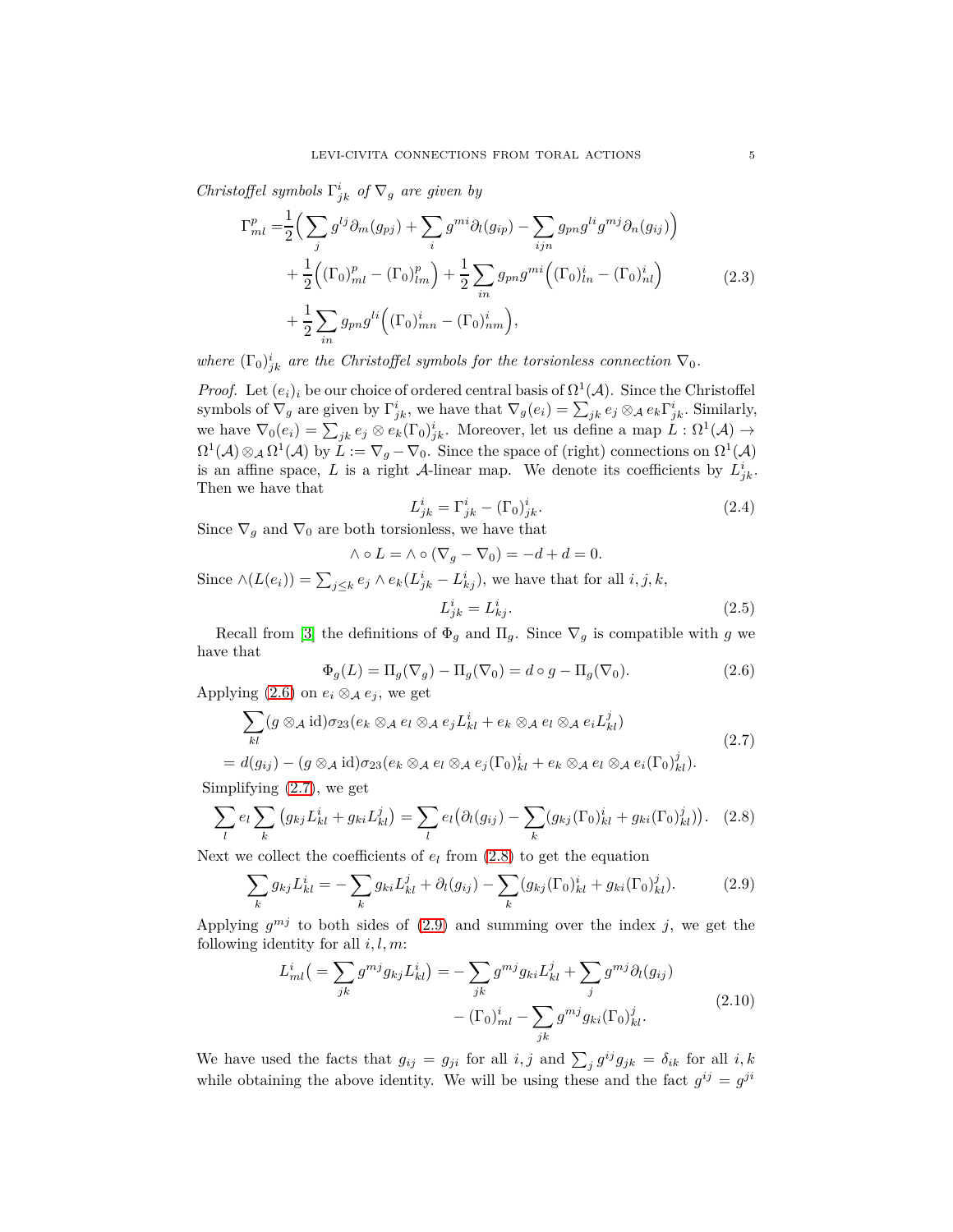often in the proof of the current theorem.

Recall from [\(2.5\)](#page-4-4) that  $L_{ml}^i = L_{lm}^i$  for all  $i, l, m$ . Then, swapping the indices *l* and  $m$  in the right hand side of  $(2.10)$ , we get

<span id="page-5-0"></span>
$$
L_{ml}^{i} \left( = L_{lm}^{i} \right) = -\sum_{jk} g^{lj} g_{ki} L_{km}^{j} + \sum_{j} g^{lj} \partial_{m} (g_{ij}) - (\Gamma_0)_{lm}^{i} - \sum_{jk} g^{lj} g_{ki} (\Gamma_0)_{km}^{j}.
$$
\n(2.11)

Next we apply  $g^{ni}$  on both sides of  $(2.11)$  and sum over the index *i* to arrive at

$$
\sum_{i} g^{ni} L_{ml}^{i} = -\sum_{ijk} g^{ni} g^{lj} g_{ki} L_{km}^{j} + \sum_{ij} g^{ni} g^{lj} \partial_{m} (g_{ij})
$$

$$
- \sum_{i} g^{ni} (\Gamma_{0})_{lm}^{i} - \sum_{ijk} g^{ni} g^{lj} g_{ki} (\Gamma_{0})_{km}^{j}.
$$
(2.12)

Using the fact that  $g^{ij}$  and  $g_{kl}$  commute for all  $i, j, k, l$  as well as the previously discussed properties of *g*, we simplify the above equation to get

<span id="page-5-1"></span>
$$
\sum_{i} \left( g^{ni} L_{ml}^{i} + g^{li} L_{nm}^{j} \right)
$$
\n
$$
= \sum_{ij} g^{ni} g^{lj} \partial_{m} (g_{ij}) - \sum_{i} \left( g^{ni} (\Gamma_0)_{lm}^{i} - g^{li} (\Gamma_0)_{nm}^{i} \right). \tag{2.13}
$$

Let us now observe the left hand side of [2.13.](#page-5-1) The expressions  $\sum_i g^{ni} L_{ml}^i$  and  $\sum_i g^{li} L^j_{nm}$  are related by a cyclic permutation of  $(l, m, n)$ . Hence, permuting *l*, *m* and *n* in the expression of [2.13,](#page-5-1) we obtain three distinct equations in three symbolic unknowns  $\sum_i g^{(n)i} L^i_{(m)(l)}$ , where  $((l), (m), (n))$  are cyclic permutations of  $(l, m, n)$ . This is explicitly solvable for  $\sum_i g^{ni} L_{ml}^i$  and we get

<span id="page-5-2"></span>
$$
\sum_{i} g^{ni} L_{ml}^{i} = \frac{1}{2} \sum_{ij} \left( g^{ni} g^{lj} \partial_m(g_{ij}) + g^{mi} g^{nj} \partial_l(g_{ij}) - g^{li} g^{mj} \partial_n(g_{ij}) \right) - \frac{1}{2} \sum_{i} \left( g^{ni} (\Gamma_0)_{lm}^i + g^{mi} (\Gamma_0)_{nl}^i - g^{li} (\Gamma_0)_{mn}^i \right) - \frac{1}{2} \sum_{i} \left( g^{li} (\Gamma_0)_{nm}^i + g^{ni} (\Gamma_0)_{ml}^i - g^{mi} (\Gamma_0)_{ln}^i \right)
$$
(2.14)

We further simplify  $(2.14)$  by applying  $g_{pn}$  to both sides and summing over the index *n* to get

$$
L_{ml}^{p} = \frac{1}{2} \Big( \sum_{j} g^{lj} \partial_{m} (g_{pj}) + \sum_{i} g^{mi} \partial_{l} (g_{ip}) - \sum_{ijn} g_{pn} g^{li} g^{mj} \partial_{n} (g_{ij}) \Big) - \frac{1}{2} \Big( (\Gamma_{0})_{lm}^{p} + \sum_{in} g_{pn} g^{mi} (\Gamma_{0})_{nl}^{i} - \sum_{in} g_{pn} g^{li} (\Gamma_{0})_{mn}^{i} \Big) - \frac{1}{2} \Big( \sum_{in} g_{pn} g^{li} (\Gamma_{0})_{nm}^{i} + (\Gamma_{0})_{ml}^{p} - \sum_{in} g_{pn} g^{mi} (\Gamma_{0})_{ln}^{i} \Big).
$$
 (2.15)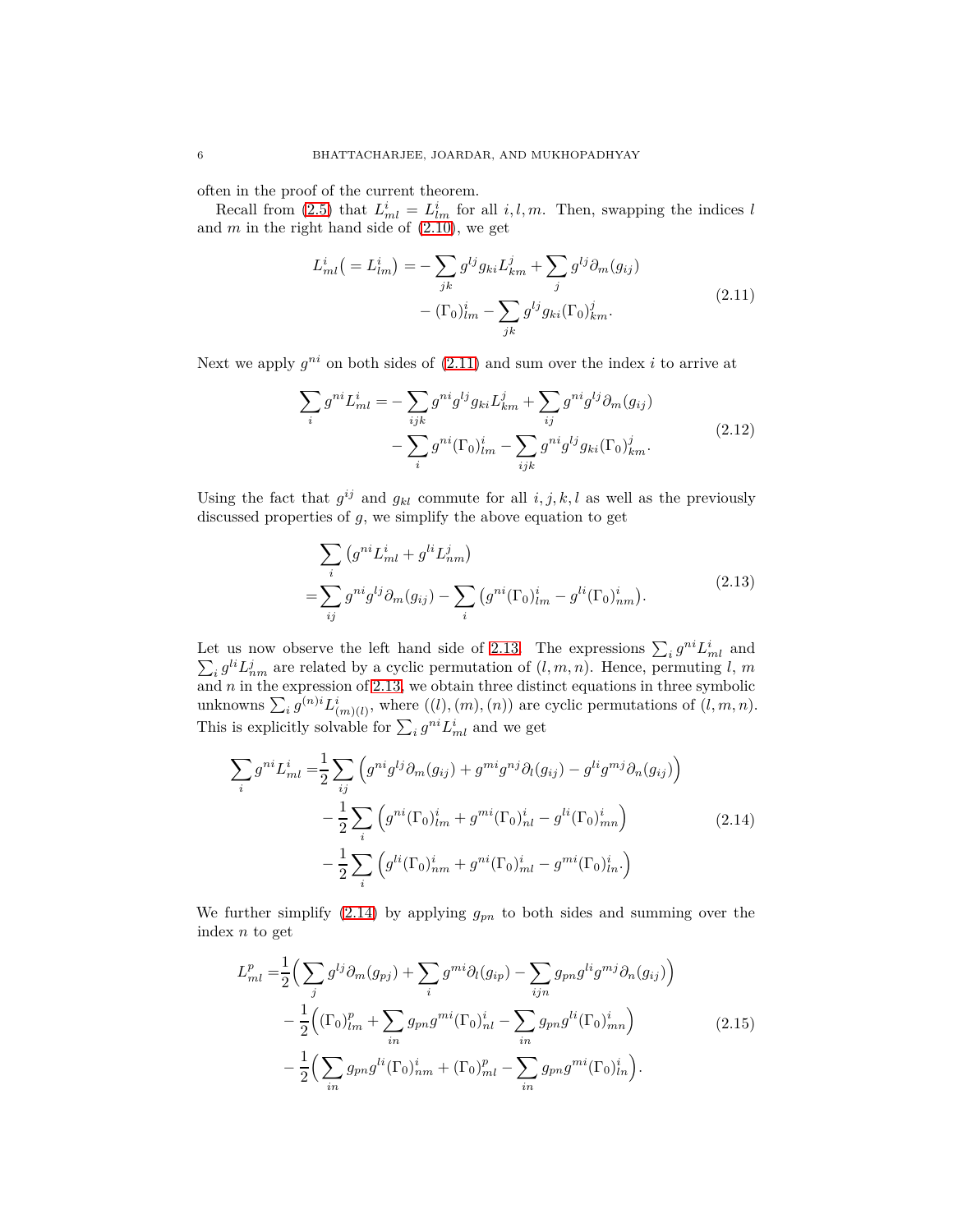Recalling, then, from [2.4](#page-4-6) that  $\Gamma_{ml}^p = (\Gamma_0)_{ml}^p + L_{ml}^p$  and simplifying further, we finally get

$$
\Gamma_{ml}^{p} = \frac{1}{2} \Big( \sum_{j} g^{lj} \partial_{m} (g_{pj}) + \sum_{i} g^{mi} \partial_{l} (g_{ip}) - \sum_{ijn} g_{pn} g^{li} g^{mj} \partial_{n} (g_{ij}) \Big) + \frac{1}{2} \Big( (\Gamma_{0})_{ml}^{p} - (\Gamma_{0})_{lm}^{p} \Big) + \frac{1}{2} \sum_{in} g_{pn} g^{mi} \Big( (\Gamma_{0})_{ln}^{i} - (\Gamma_{0})_{nl}^{i} \Big) + \frac{1}{2} \sum_{in} g_{pn} g^{li} \Big( (\Gamma_{0})_{mn}^{i} - (\Gamma_{0})_{nm}^{i} \Big),
$$
(2.16)

which was to be obtained.  $\square$ 

2.2. **Tame calculus on a Hopf algebra.** Let  $(A, \Delta)$  be a Hopf algebra such that there is a tame calculus  $(\Omega(\mathcal{A}), \wedge, d)$  on it. Then it is natural to expect bicovariance of the first order differential calculus  $(\Omega^1(\mathcal{A}), d)$  with respect to the coproduct. For the rest of this subsection we concentrate on a general first order differential calculus on a Hopf algebra.

**Definition 2.12.** [\[23,](#page-19-14) Definition 1.2] *Let*  $(A, \Delta)$  *be a Hopf algebra and*  $(\Omega^1(A), d)$ *be a first order differential calculus on it. Then*

 $(1)$   $(\Omega^1(\mathcal{A}), d)$  *is said to be left covariant if for any finite set of elements*  $a_k$ *, b<sub>k</sub>*  $\int_{k}^{n} a_k d(b_k) = 0$ , we have

$$
\sum_{k} \Delta(a_k) (id \otimes d) \Delta(b_k) = 0.
$$

(2)  $(\Omega^1(\mathcal{A}), d)$  *is said to be right covariant if for any finite set of elements*  $a_k$ ,  $b_k$  *in*  $\mathcal A$  *satisfying*  $\sum_k a_k d(b_k) = 0$ *, we have* 

$$
\sum_{k} \Delta(a_k) (d \otimes id) \Delta(b_k) = 0.
$$

(3)  $(\Omega^1(\mathcal{A}), d)$  *is said to be bicovariant if it is both left and right covariant.* 

We record the following result for a cocommutative Hopf algebra. Recall that a Hopf-algebra is said to be cocommutative if  $\Delta(a) = a_{(1)} \otimes a_{(2)} = a_{(2)} \otimes a_{(1)}$ , where we have used the usual Sweedler's notations.

<span id="page-6-0"></span>**Lemma 2.13.** *A left covariant calculus*  $(\Omega^1(\mathcal{A}), d)$  *on a cocommutative Hopf algebra* A *is bicovariant.*

*Proof.* Since A is a cocommutative Hopf algebra, we have that for any *a* in A,

$$
\Delta(a) = a_{(1)} \otimes a_{(2)} = a_{(2)} \otimes a_{(1)}.
$$

Since  $(\Omega^1(\mathcal{A}), d)$  is a left covariant differential calculus, for any finite set of elements  $a_k$ ,  $b_k$  in A satisfying  $\sum_k a_k d(b_k) = 0$ , we have that

$$
\sum_{k} \Delta(a_k) (\mathrm{id} \otimes d) \Delta(b_k) = 0.
$$

Thus, using the cocommutativity of  $A$ , we get

$$
\sum_{k} (a_{k(1)} \otimes a_{k(2)})(b_{k(1)} \otimes d(b_{k(2)})) = \sum_{k} (a_{k(2)} \otimes a_{k(1)})(b_{k(2)} \otimes d(b_{k(1)})) = 0.
$$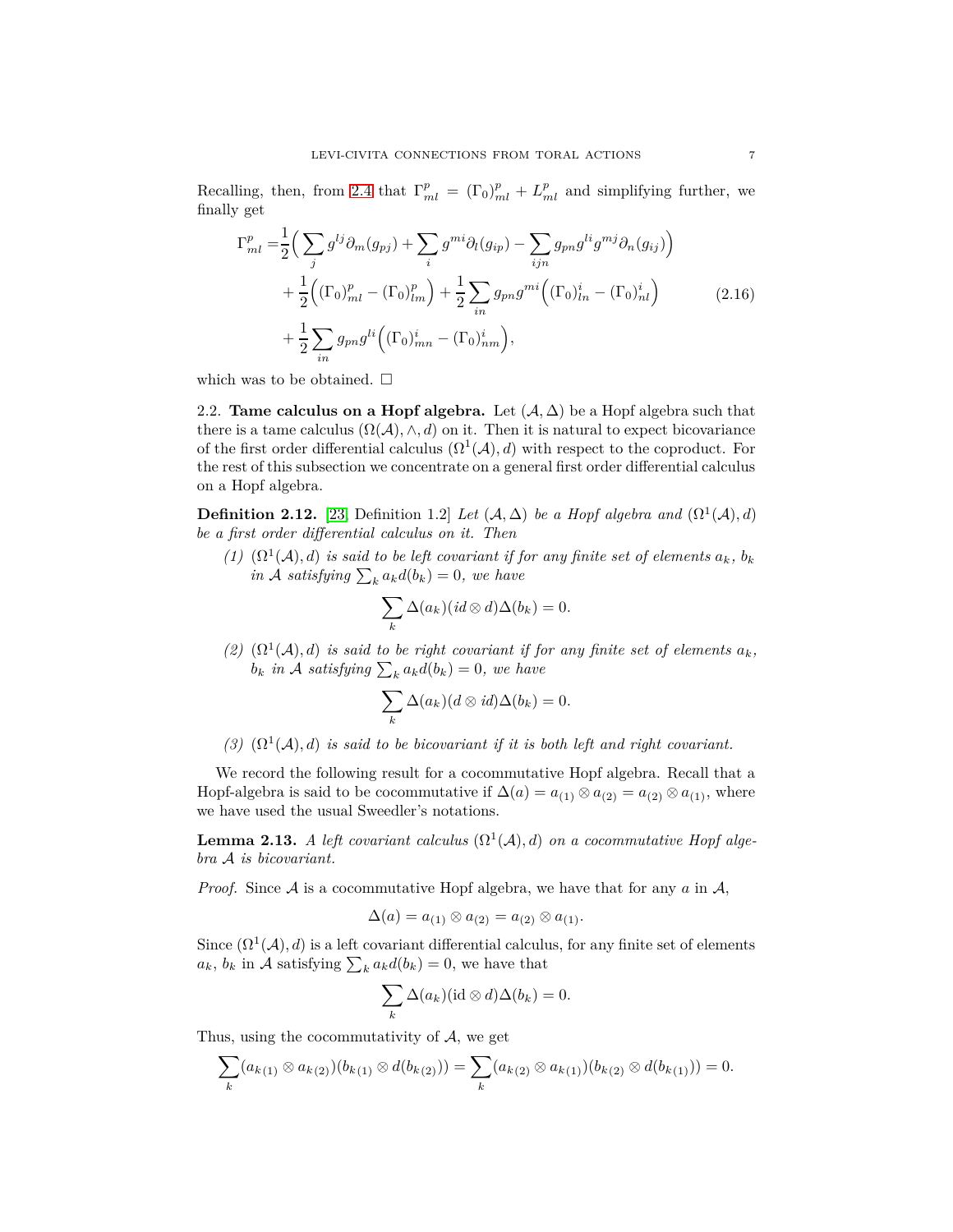Recall that the map flip :  $A \otimes \Omega^1(A) \to \Omega^1(A) \otimes A$  defined on simple tensors by

$$
a\otimes e\to e\otimes a
$$

is a well-defined C-linear map. Hence, we have that

$$
\begin{aligned} &\text{flip}(\sum_{k}(a_{k(2)} \otimes a_{k(1)})(b_{k(2)} \otimes d(b_{k(1)}))) = \text{flip}(\sum_{k} a_{k(2)} b_{k(2)} \otimes a_{k(1)} d(b_{k(1)})) \\ &= \sum_{k} a_{k(1)} d(b_{k(1)}) \otimes a_{k(2)} b_{k(2)} = 0. \end{aligned}
$$

Thus we have proved that for any  $a_k$ ,  $b_k$  in A satisfying  $\sum_k a_k d(b_k) = 0$ ,

$$
\sum_{k} \Delta(a_k) (d \otimes id) \Delta(b_k) = 0.
$$

But this is precisely the definition of a right covariant differential calculus. Hence  $(\Omega^1(\mathcal{A}), d)$  is a bicovariant differential calculus as well.  $\square$ 

<span id="page-7-1"></span>2.3. **Connes' space of forms over a** ∗**-algebra.** In this subsection, we recall the construction of Connes' space of forms in a way more suited to our purposes. We consider triples  $(A, \mathcal{H}, \mathcal{D})$  (called a Dirac triple), where  $A$  is a  $\ast$ -algebra faithfully represented on  $\mathcal{B}(\mathcal{H})$  and D is a priori an unbounded operator with  $[\mathcal{D}, a] \in \mathcal{B}(\mathcal{H})$ for all  $a \in \mathcal{A}$ . As in [\[16\]](#page-19-15), we do not assume any summability or compactness of  $(A, H, D)$ . For a \*-algebra A, recall the reduced universal differential graded algebra  $(\Omega^{\bullet}(A) := \bigoplus_k \Omega^k(A), \delta)$  from [\[8\]](#page-19-16). Given a Dirac triple  $(A, \mathcal{H}, \mathcal{D})$  over A, there is a well defined \*-representation  $\Pi$  of  $\Omega^{\bullet}(\mathcal{A})$  on  $\mathcal{B}(\mathcal{H})$  given by the following (see [\[17\]](#page-19-17)):

 $\Pi(a_0\delta a_1...\delta a_k) = a_0[\mathcal{D}, a_1]...\mathcal{D}, a_k],$  where  $a_0, ..., a_k \in \mathcal{A}$ .

Let  $J_0^k = {\omega \in \Omega^k(\mathcal{A}) : \Pi(\omega) = 0}.$  The Connes' space of *k*-forms is defined to be  $\Omega_{\mathcal{D}}^{k}(\mathcal{A}) = \Pi(\Omega^{k}(\mathcal{A})) / \Pi(\delta J_{0}^{k-1}).$ 

 $\Pi(\delta J_0^{k-1})$  is a two sided ideal of  $\Pi(\Omega^k(\mathcal{A}))$  and is called the space of junk forms. For any element  $\omega \in \Omega^k(\mathcal{A})$ , we denote the image of  $\Pi(\omega)$  in  $\Omega^k_{\mathcal{D}}(\mathcal{A})$  by  $\overline{\Pi(\omega)}$ . It can be shown that  $(\Omega_{\mathcal{D}}(\mathcal{A}) := \bigoplus_k \Omega_{\mathcal{D}}^k(\mathcal{A}), d)$  where *d* is defined as  $d\overline{\Pi(\omega)} := \overline{\Pi(\delta\omega)}$  is a differential calculus. In this paper, we shall construct tame calculi on a ∗-algebras using the above prescription.

## 3. Tame differential calculus from toral actions

<span id="page-7-0"></span>**Theorem 3.1.** Let A be a  $(C^*)$  algebra generated by *n*-isometries  $S_1, \ldots, S_n$  which *admits a separating family of derivations*  $\partial_1, \ldots, \partial_n$  *in the sense that*  $\partial_i(S_i) = \delta_{ij} S_i$ *and*  $\partial_i(S_j^*) = -\delta_{ij}S_j^*$ . Then we have the following.

- *(1) There is a tame differential calculus on* A *satisfying the conditions of* [\[4,](#page-19-9) Proposition 6.8], *i.e.*,  $\Omega^1(\mathcal{A})$  *is a free*  $\mathcal{A}\text{-module with basis } e_1, \ldots, e_n$  and *for each*  $i = 1, ..., n$ ,  $d(e_i) = 0$ .
- (2)  $\Omega^2(\mathcal{A})$  *is a free module with basis*  $\{e_i \wedge e_j\}_{1 \leq i < j \leq n}$ *, where*  $\wedge : \Omega^1(\mathcal{A}) \otimes_{\mathcal{A}}$  $\Omega^1(\mathcal{A}) \to \Omega^2(\mathcal{A})$  is the right  $\mathcal{A}$ -linear map as in [\[3\]](#page-19-8).
- *(3)* The operator  $d : \Omega^1(\mathcal{A}) \to \Omega^2(\mathcal{A})$  is given by the following formula:

<span id="page-7-2"></span>
$$
d(\sum_{i=1}^{n} e_i a_i) = \sum_{1 \le p < q \le n} e_p \wedge e_q \left( \sum_{i=1}^{n} (\partial_p(a_i U_i^*) \partial_q(U_i) - \partial_q(a_i U_i^*) \partial_p(U_i)) \right) \tag{3.1}
$$

*(4)* The calculus admits a bilinear metric  $g_0$  given by  $g_0(e_i \otimes e_j) = \delta_{ij}$ .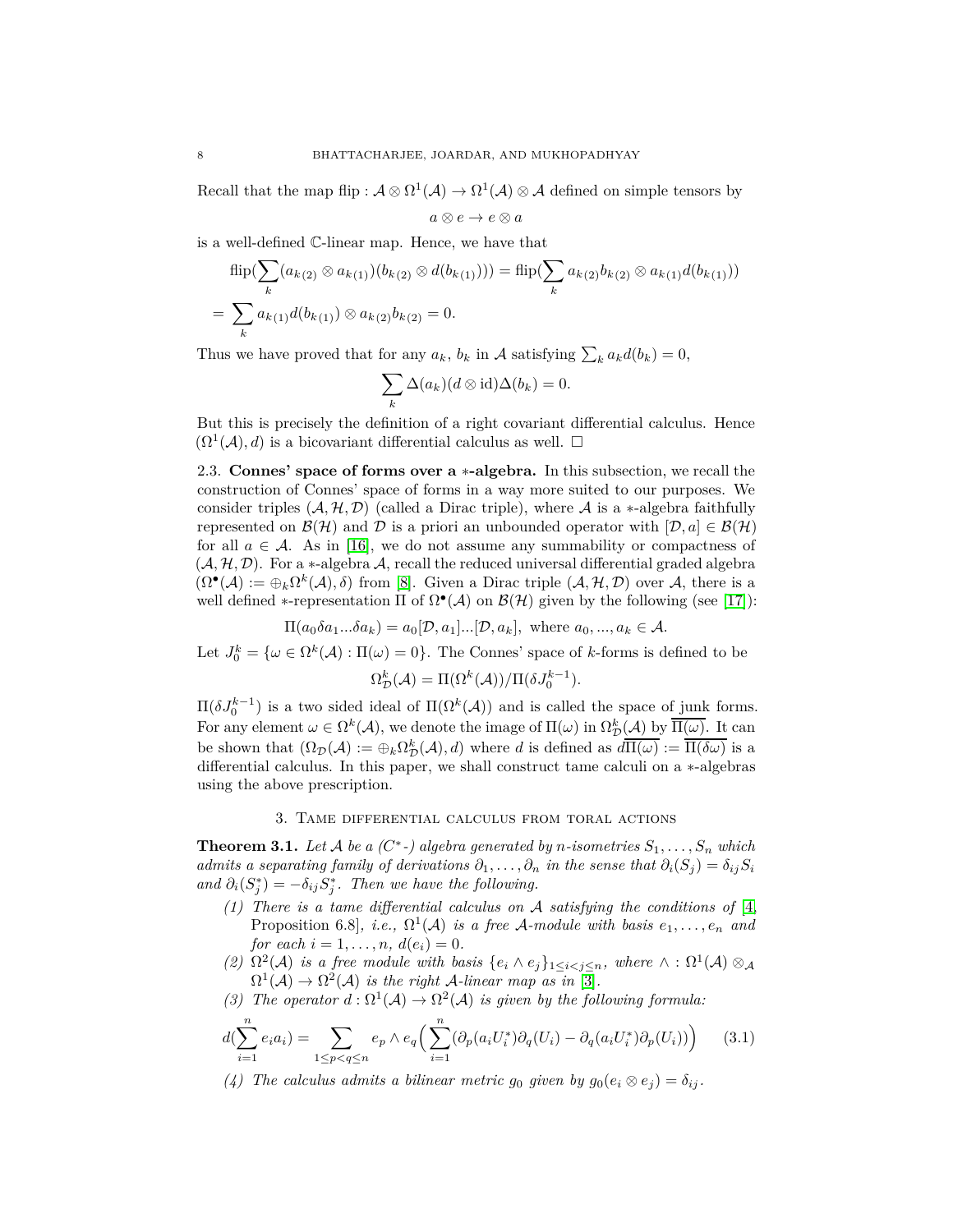*Proof.* We fix a faithful state  $\tau$  on A and let  $L^2(\mathcal{A}, \tau)$  be the corresponding GNS space. Let H be the Hilbert space  $L^2(\mathcal{A}, \tau) \otimes \mathbb{C}^n$  and we define a representation of  $\mathcal A$  on  $\mathcal H$  by  $\pi(a) := a \otimes \mathbb{I}$ . Let  $\mathcal D$  be the densely defined (unbounded) operator on  $\mathcal H$ given by  $\sum_{i=1}^{n} \hat{\partial}_i \otimes \gamma_i$ , where  $\{\gamma_i\}_{i=1}^{n}$  are matrices satisfying  $\gamma_i^2 = \mathbb{I}$  and  $\gamma_i \gamma_j = -\gamma_j \gamma_i$ for  $i \neq j$ . It is easy to see that for each  $a \in \mathcal{A}$ ,  $[\mathcal{D}, \pi(a)] = \sum_{i=1}^{n} \pi(\partial_i(a)) \otimes \gamma_i \in \mathcal{B}(\mathcal{H})$ and hence  $(A, \mathcal{H}, \mathcal{D})$  is a spectral data in our sense.

#### **Connes space of** 1**-forms**:

Recall the definition of Connes space of *k*-forms  $\Omega_{\mathcal{D}}^k(\mathcal{A})$  from Subsection [2.3.](#page-7-1) We claim that  $\Omega_{\mathcal{D}}^1$  is a free bimodule of rank *n* with basis  $\{1 \otimes \gamma_i\}_{i=1}^n$ . To see this, we observe that  $a[D, b] = \sum_i a \partial_i(b) \otimes \gamma_i$  which yields  $\Omega_D^1(\mathcal{A}) \subset \mathcal{A} \oplus \ldots \oplus \mathcal{A}$ . For the other inclusion, it is enough to note that  $S_i^*[\mathcal{D}, S_i] = S_i^* S_i \otimes \gamma_i = 1 \otimes \gamma_i$ , since  $S_i$  is an isometry. We henceforth write  $e_i$  for  $1 \otimes \gamma_i$ ,  $i = 1, \ldots, n$ .

### **Connes space of** 2**-forms**:

By definition,  $\Omega_{\mathcal{D}}^2(\mathcal{A}) = \Pi(\Omega^2)/\Pi(\delta J_0^1)$ . It can be proved exactly along the lines of [\[16\]](#page-19-15) that for  $r = \frac{n(n-1)}{2} + 1$ ,

$$
\Pi(\Omega^2(\mathcal{A})) = \mathcal{A} \underbrace{\oplus \ldots \oplus}_{r \text{-times}} \mathcal{A}.
$$

The space of junk forms is given by the free module  $\pi(\mathcal{A}) \otimes \mathbb{I} \in \mathcal{B}(\mathcal{H})$  proving that  $\Omega_{\mathcal{D}}^2(\mathcal{A})$  is a free module of rank  $\frac{n(n-1)}{2}$  with basis  $\{1 \otimes \gamma_i \gamma_j\}_{1 \leq i < j \leq n}$ . The fact that the junk forms are contained in  $\pi(\mathcal{A}) \otimes \mathbb{I}$  follows from similar arguments as in [\[16\]](#page-19-15). For the equality, we let  $\omega = S_1^* \delta S_1 + \delta(S_1^*) S_1$  and observe that  $\Pi(\omega) = 0$ ,  $\Pi(\delta(\omega)) = 2 \otimes \mathbb{I}$ , which proves the desired result. As above, we write  $e_{ij}$  for  $1 \otimes \gamma_i \gamma_j$ ,  $1 \leq i < j \leq n$ .

## **The multiplication map** ∧:

The multiplication map  $\wedge : \Omega^1_D(\mathcal{A}) \otimes_{\mathcal{A}} \Omega^1_D(\mathcal{A}) \to \Omega^2_D(\mathcal{A})$  is surjective and is given by

<span id="page-8-0"></span>
$$
\wedge \left( \sum_{i=1}^{n} e_i a_i, \sum_{i=1}^{n} e_i b_i \right) = \sum_{i < j} e_{ij} (a_i b_j - a_j b_i). \tag{3.2}
$$

Proof of the formula [3.2](#page-8-0) follows exactly the same lines of Lemma 3.3 of [\[16\]](#page-19-15). Now the existence of the canonical bilinear metric and the fact that  $(\Omega_{\mathcal{D}}(\mathcal{A}), d)$  is a tame calculus can be established by the same considerations as in [\[16\]](#page-19-15). For the proof of the formula [\(3.1\)](#page-7-2), see Lemma 5.5 of [\[7\]](#page-19-18). The fact that  $d(e_i) = 0$  is a consequence of the formula  $(3.1)$ .  $\square$ 

<span id="page-8-1"></span>**Remark 3.2.** We shall not calculate Connes' space of *n*-forms for  $n \geq 3$  as we *shall not need them explicitly in this paper. However, we shall use the fact that Connes' space of forms is a differential graded algebra (see Definition 17 of* [\[17\]](#page-19-17)*) i.e. the wedge product* ∧ *and the differential d extends naturally to the spaces of n-forms for all n to prove the Bianchi identity.*

Henceforth, whenever we talk about a canonical differential calculus on a  $C^*$ algebra we mean the differential calculus obtained in Theorem [3.1](#page-7-0) unless mentioned otherwise. Since the differential calculus is tame, for any strongly  $\sigma$ -compatible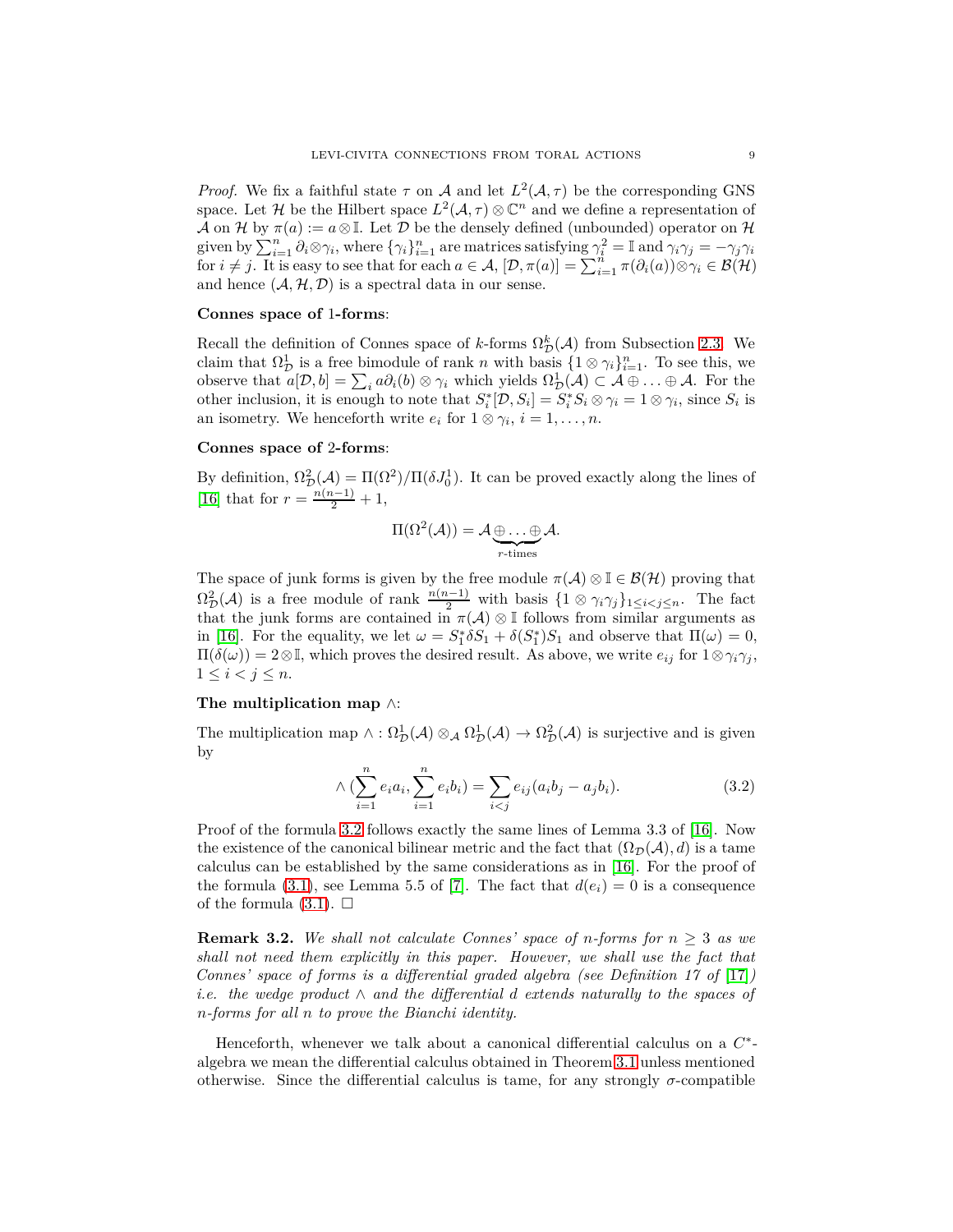metric *g*, there exists a unique Levi-Civita connection to be denoted by  $\nabla_q$ . Let us denote the Christoffel symbols for a Levi-Civita connection  $\nabla_g$  by  $\Gamma^i_{jk}$  i.e.

$$
\nabla_g(e_i) = \sum_{j,k=1}^n e_j \otimes e_k \Gamma^i_{jk}.
$$

In particular, we define the connection 1-forms  $(\omega_{ij})_{i,j=1,\dots,n}$  by

$$
\omega_{ij} = \sum_{k=1}^n e_k \Gamma_{jk}^i \quad \text{so that} \quad \nabla_g(e_i) = \sum_{j=1}^n e_j \otimes \omega_{ij}.
$$

To define the curvature 2-forms  $(\Omega_{ij})_{i,j=1,\dots,n}$ , note that the differential calculus obtained as in Theorem [3.1](#page-7-0) satisfies the conditions of Proposition 6.8 of [\[4\]](#page-19-9) and hence the results obtained in [\[4\]](#page-19-9) continue to hold here. Therefore we have the curvature operator:

$$
R(\nabla_g)(e_i) = \sum_{j,k,l=1}^n e_j \otimes e_k \otimes e_l r_{jkl}^i, \qquad (3.3)
$$

where

$$
r_{jkl}^i = \frac{1}{2} \sum_{p=1}^n \left( (\Gamma_{jk}^p \Gamma_{pl}^i - \Gamma_{jl}^p \Gamma_{pk}^i) - \partial_l(\Gamma_{jk}^i) + \partial_k(\Gamma_{jl}^i) \right).
$$

Using the facts that  $\wedge$  is right A-linear and  $e_i \wedge e_j = -e_j \wedge e_i$  for all  $i, j = 1, \ldots, n$ , we obtain the curvature 2-forms  $\Omega_{ij}$  as

<span id="page-9-2"></span>
$$
\Omega_{ij} = \sum_{1 \le k < l \le n} \left( \sum_{p=1}^n \left[ \left( \Gamma_{jk}^p \Gamma_{pl}^i - \Gamma_{jl}^p \Gamma_{pk}^i \right) - \partial_l(\Gamma_{jk}^i) + \partial_k(\Gamma_{jl}^i) \right] \right) e_k \wedge e_l. \tag{3.4}
$$

Having defined the connection and curvature forms, we shall prove a relation between them which will be used to prove the Bianchi identity.

**Proposition 3.3.** Let g be a strongly  $\sigma$ -compatible metric and  $\nabla_g$  be the associated *Levi-Civita connection on the tame calculus obtained in Theorem [3.1.](#page-7-0) Let ω and* Ω *be the matrices of connection and curvature forms, respectively. Then the following identity holds:*

<span id="page-9-1"></span>
$$
\Omega_{ij} = d\omega_{ij} + \sum_{p=1}^{n} \omega_{pj} \wedge \omega_{ip},\tag{3.5}
$$

*for*  $i, j = 1, \ldots, n$ *.* 

*Proof.* Applying *d* on both sides of  $\omega_{ij} = \sum_{p=1}^{n} \Gamma_{jp}^{i} e_p$ , together with the formula [\(3.1\)](#page-7-2) and the fact that the derivations are separating in the sense of Theorem [3.1,](#page-7-0) we obtain

<span id="page-9-0"></span>
$$
d\omega_{ij} = \sum_{1 \le k < l \le n} e_k \wedge e_l \left( \sum_{p=1}^n \left( \partial_k (\Gamma^i_{jp} U^*_p) \partial_l (U_p) - \partial_l (\Gamma^i_{jp} U^*_p) \partial_k (U_p) \right) \right)
$$
\n
$$
= \sum_{1 \le k < l \le n} e_k \wedge e_l \left( \partial_k (\Gamma^i_{jl}) - \partial_l (\Gamma^i_{jk}) \right) \tag{3.6}
$$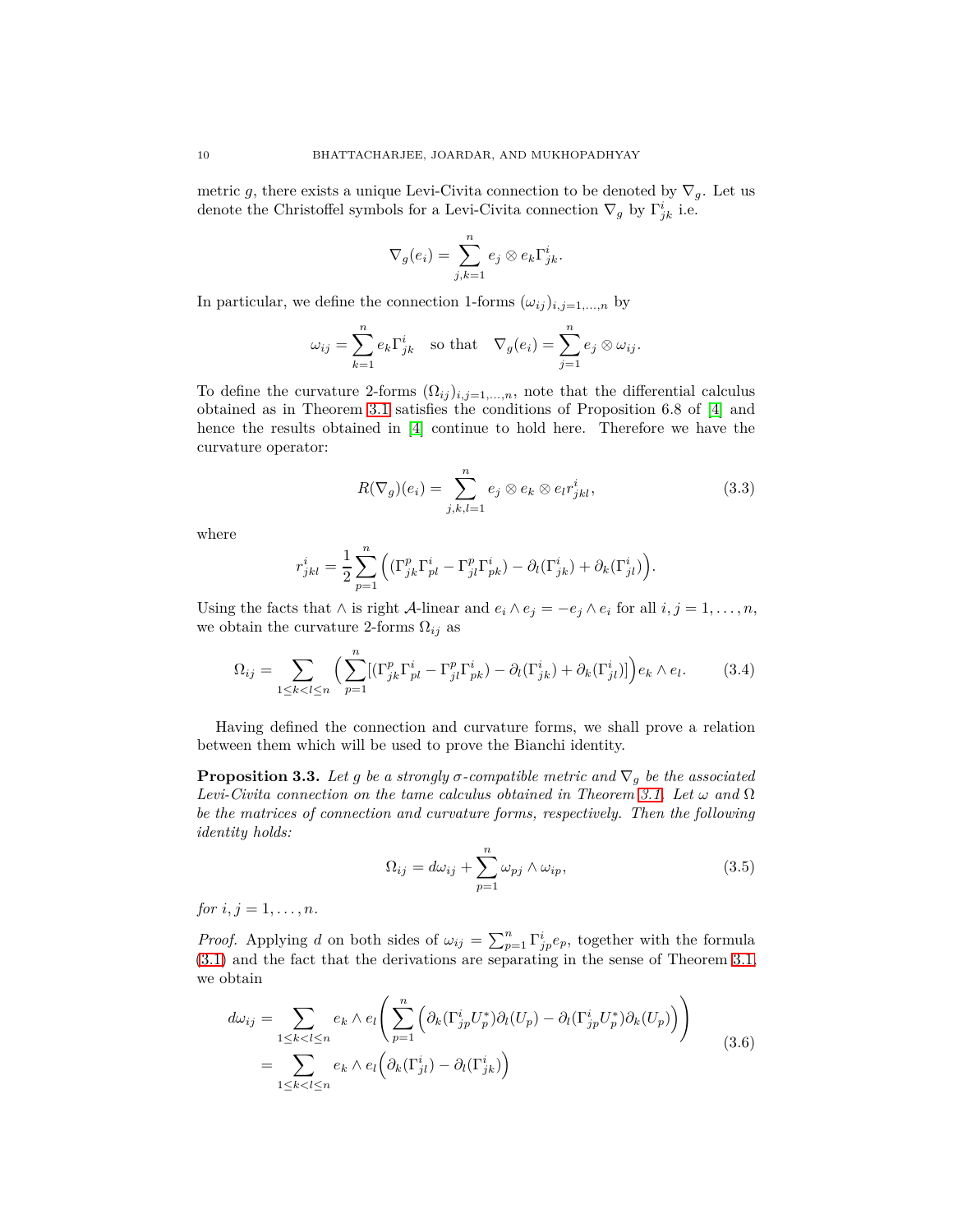Now  $e_i$ 's are central,  $\wedge$  is right  $\mathcal{A}$ -linear and  $e_k \wedge e_l = -e_l \wedge e_k$  for all  $k, l = 1, \ldots, n$ , so that we have

<span id="page-10-1"></span>
$$
\sum_{p=1}^{n} \omega_{pj} \wedge \omega_{ip} = \left(\sum_{k=1}^{n} e_k \Gamma_{jk}^p\right) \wedge \left(\sum_{l=1}^{n} e_l \Gamma_{pl}^i\right)
$$
\n
$$
= \sum_{1 \le k < l \le n} e_k \wedge e_l \left(\sum_{p=1}^{n} \left(\Gamma_{jk}^p \Gamma_{pl}^i - \Gamma_{jl}^p \Gamma_{pk}^i\right)\right) \tag{3.7}
$$

Combining [\(3.6\)](#page-9-0) and [\(3.7\)](#page-10-1), we obtain [\(3.5\)](#page-9-1).  $\Box$ 

**Corollary 3.4** (The Bianchi identity)**.** *The Bianchi identity holds in the following form*

<span id="page-10-0"></span>
$$
d\Omega_{ij} = \sum_{p=1}^{n} (\Omega_{pj} \wedge \omega_{ip} - \omega_{pj} \wedge \Omega_{ip}).
$$
\n(3.8)

*Proof.* As mentioned in Remark [3.2,](#page-8-1) ∧ and *d* extends to the space of all *n*-forms. Applying the exterior derivative  $d : \Omega^2(\mathcal{A}) \to \Omega^3(\mathcal{A})$  to both sides of the equation [\(3.5\)](#page-9-1), we get

$$
d\Omega_{ij} = \sum_{p=1}^{n} d\omega_{pj} \wedge \omega_{ip} - \sum_{p=1}^{n} \omega_{pj} \wedge d\omega_{ip}
$$
  
\n
$$
= \sum_{p=1}^{n} (\Omega_{pj} - \sum_{q=1}^{n} \omega_{qj} \wedge \omega_{pq}) \wedge \omega_{ip} - \sum_{p=1}^{n} \omega_{pj} \wedge (\Omega_{ip} - \sum_{r=1} \omega_{rp} \wedge \omega_{ir}) (by (3.5))
$$
  
\n
$$
= \sum_{p=1}^{n} \Omega_{pj} \wedge \omega_{ip} - \sum_{p,q=1}^{n} \omega_{qj} \wedge \omega_{pq} \wedge \omega_{ip}
$$
  
\n
$$
- \sum_{p=1}^{n} \omega_{pj} \wedge \Omega_{ip} + \sum_{p,r=1}^{n} \omega_{pj} \wedge \omega_{rp} \wedge \omega_{ir}
$$
  
\n
$$
= \sum_{p=1}^{n} (\Omega_{pj} \wedge \omega_{ip} - \omega_{pj} \wedge \Omega_{ip})
$$

 $\Box$ 

**Remark 3.5.** *Note the slight difference between* [\(3.8\)](#page-10-0) *and the Bianchi identity from classical differential geometry (see page 297, equation (2) of* [\[20\]](#page-19-19)*) due to the noncommutativity of the Christoffel symbols.*

One of the ways to generate a family of derivations as in Theorem [3.1](#page-7-0) is to look for toral actions.

<span id="page-10-2"></span>**Lemma 3.6.** *Let*  $A$  *be a finitely generated (C*<sup>\*</sup>-) algebra with generators  $S_1, \ldots, S_n$ , admitting an action of  $\mathbb{T}^n$  such that on the generators, the action is given by

$$
(\lambda_1, \ldots, \lambda_n)(S_j) := \lambda_j S_j, \ \lambda_j \in \mathbb{T}.
$$

*Then there exist n derivations which are separating in the sense of Proposition [3.1](#page-7-0)*

*Proof.* The proof is immediate.  $\square$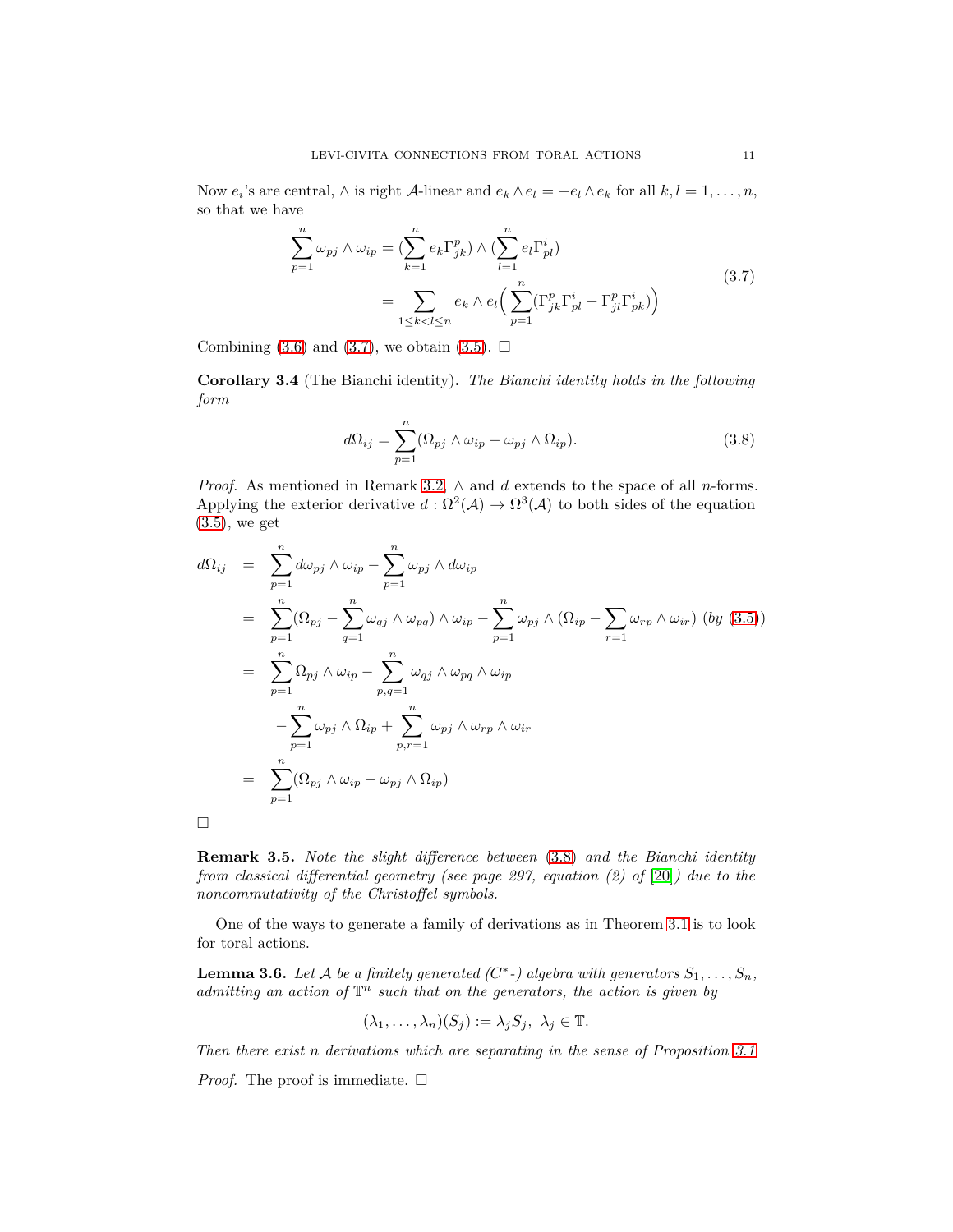We shall now determine the Christoffel symbols for the unique Levi-Civita connection  $\nabla_g$  for a strongly  $\sigma$ -compatible metric  $g$  on the differential calculus obtained in Theorem [3.1.](#page-7-0)

<span id="page-11-0"></span>**Corollary 3.7.** *Let*  $(\Omega(\mathcal{A}), d)$  *be the tame differential calculus as obtained in Theorem [3.1.](#page-7-0) Then for any strongly σ-compatible metric g, we have the following formula for the Christoffel symbols:*

<span id="page-11-1"></span>
$$
\Gamma_{ml}^p = \frac{1}{2} \left( \sum_j g^{lj} \partial_m (g_{pj}) + \sum_i g^{mi} \partial_l (g_{ip}) - \sum_{ijn} g_{pn} g^{li} g^{mj} \partial_n (g_{ij}) \right) \tag{3.9}
$$

*Proof.* It is clear that the calculus satisfies the assumptions of Theorem [2.11.](#page-3-0) Further,  $d(e_i) = 0$  for all *i*, which implies that we can choose a torsionless connection  $\nabla_0$ such that  $\nabla_0(e_i) = 0$   $\forall i$ . Therefore the formula is obtained by putting  $(\Gamma_0)^i_{jk} = 0$ for all  $i, j, k$  in equation [\(2.3\)](#page-4-7).  $\Box$ 

<span id="page-11-2"></span>**Corollary 3.8.** *In addition to the hypothesis of Corollary [3.7,](#page-11-0) assume further that the algebra*  $A_G$  *as in Remark [2.6](#page-3-1) is closed under*  $\partial_n$  *for all n. Then the Christoffel symbols* Γ *p ml has the following further reduced form:*

<span id="page-11-3"></span>
$$
\Gamma_{ml}^p = -\frac{1}{2} \sum_n g_{pn} \left( \partial_m(g^{ln}) + \partial_l(g^{mn}) - \partial_n(g^{ml}) \right). \tag{3.10}
$$

*Proof.* Note that  $g_{ij}$ ,  $g^{kl}$ ,  $\partial_m(g_{pq})$  and  $\partial_n(g^{rs})$  all commute with each other. Then using the Leibniz relation of  $\partial_m$ , we compute the following:

$$
\Gamma_{ml}^{p} = \frac{1}{2} \Big( \sum_{j} g^{lj} \partial_{m} (g_{pj}) + \sum_{i} g^{mi} \partial_{l} (g_{ip}) - \sum_{ijn} g_{pn} g^{li} g^{mj} \partial_{n} (g_{ij}) \Big)
$$
  
\n
$$
= \frac{1}{2} \Big( \sum_{j} (\partial_{m} (g^{lj} g_{pj}) - \partial_{m} (g^{lj}) g_{pj})
$$
  
\n
$$
+ \sum_{i} (\partial_{l} (g^{mi} g_{ip}) - \partial_{l} (g^{mi}) g_{ip})
$$
  
\n
$$
- \sum_{ijn} g_{pn} g^{li} (\partial_{n} (g^{mj} g_{ij}) - \partial_{n} (g^{mj}) g_{ij}) \Big)
$$
  
\n
$$
= \frac{1}{2} \Big( - \sum_{j} \partial_{m} (g^{lj}) g_{pj} - \sum_{i} \partial_{l} (g^{mi}) g_{ip} + \sum_{ijn} g_{pn} g^{li} g_{ij} \partial_{n} (g^{mj}) \Big)
$$
  
\n
$$
= -\frac{1}{2} \sum_{n} g_{pn} \Big( \partial_{m} (g^{ln}) + \partial_{l} (g^{mn}) - \partial_{n} (g^{ml}) \Big),
$$
  
\n(3.11)

which was to be obtained.  $\square$ 

**Remark 3.9.** *Under the hypothesis of the Corollary [3.8,](#page-11-2) we see from [\(3.10\)](#page-11-3) that the Christoffel symbols commute among themselves. Hence the traditional form of the Bianchi identity holds.*

# 4. Examples: Noncommutative torus, Cuntz algebra, Group algebra of the free group

4.1. **The noncommutative** *n***-torus.** We fix a skew-symmetric  $n \times n$  matrix  $\Theta = ((\theta_{kl})$ ). The noncommutative *n*-torus  $C(\mathbb{T}_{\Theta}^n)$  is the universal  $(C^*$ -) algebra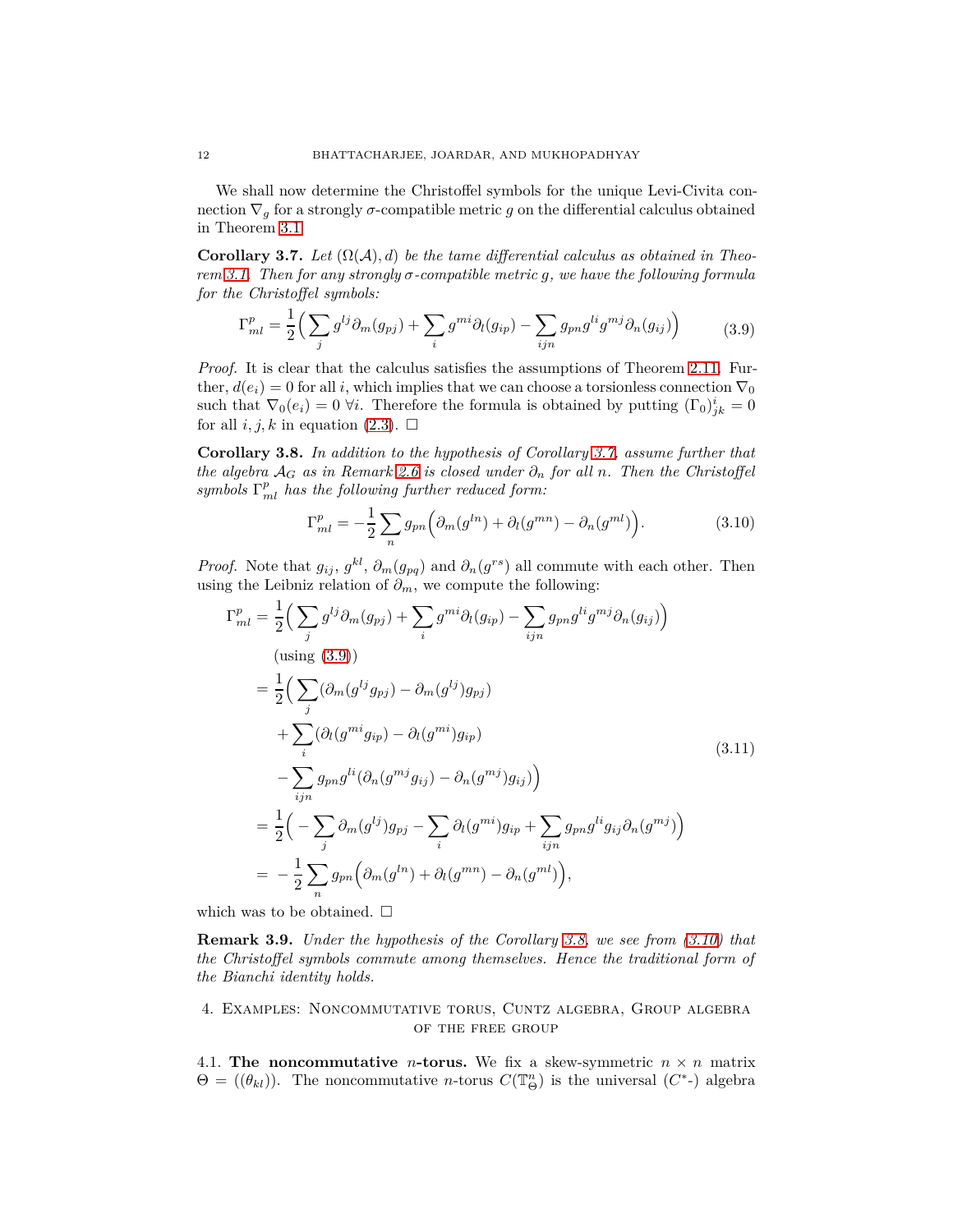generated by *n*-unitaries  $U_1, U_2, \ldots, U_n$  subject to the following commutation relations:

$$
U_k U_l = e^{2i\pi \theta_{kl}} U_l U_k, \quad k, l = 1, \dots, n.
$$

By the universal property, there is a  $\mathbb{T}^n$ -action on  $C(\mathbb{T}^n_{\Theta})$  as in Lemma [3.6](#page-10-2) and consequently there is a canonical tame calculus as obtained in Theorem [3.1.](#page-7-0)

**Remark 4.1.** *The unique Levi-Civita connection*  $\nabla_q$  *compatible with a strongly*  $\sigma$ *-compatible metric g on the canonical tame calculus of*  $C(\mathbb{T}_{\Theta}^n)$ *, obtained by virtue of Theorem [2.10,](#page-3-2) is the same as that obtained in* [\[22\]](#page-19-6)*. A detailed comparison result can be found in* [\[4\]](#page-19-9)*.*

4.2. **The group algebra of the free group.** Let  $\mathbb{F}_n$  be the free group on *n* generators (say,  $g_1, \ldots, g_n$ ) and  $\mathbb{C}[\mathbb{F}_n]$  be the group algebra. By universal property of the free group, there is a  $\mathbb{T}^n$ -action on  $\mathbb{C}[\mathbb{F}_n]$  as in Lemma [3.6](#page-10-2) and we obtain a canonical tame calculus.

**Theorem 4.2.** The canonical tame calculus on  $\mathbb{C}[\mathbb{F}_n]$  is a bicovariant differential *calculus. The canonical basis elements e<sup>i</sup> are left (and right) invariant.*

*Proof.* In order to prove that the calculus is left covariant, we need to show that if  $\sum_{k} a_{k} d(b_{k}) = 0$  for some  $a_{k}$ ,  $b_{k}$  in A, then  $\sum_{k} \Delta(a_{k})$ (id ⊗ *d*) $\Delta(b_{k}) = 0$ . Let us observe that since  $d(a) = \sum_{i=1}^{n} \partial_i(a) \otimes \gamma_i$ ,  $\sum_{k} a_k d(b_k) = 0$  implies that for all *i*,

<span id="page-12-0"></span>
$$
\sum_{k} a_{k} \partial_{i} (b_{k}) = 0. \qquad (4.1)
$$

Since our algebra is a cocommutative Hopf algebra, there exist  $c_{k,j}$ ,  $c'_{k,l}$  in  $\mathbb C$  and group like elements  $a_{k,j}$ ,  $b_{k,l}$  in A such that for all k

$$
a_k = \sum_j c_{k,j} a_{k,j} \text{ and } b_k = \sum_l c'_{k,l} b_{k,l}. \tag{4.2}
$$

Let the sum of the exponents of the generator  $g_i$  (including negative exponenents) in the expression of  $b_{k,l}$ , which is a group like element, be  $p_{k,l,i}$ . Then we have that  $\partial_i(b_{k,l}) = p_{k,l,i}b_{k,l}$  and hence from [\(4.1\)](#page-12-0) we get

<span id="page-12-1"></span>
$$
\sum_{k,j,l} c_{k,j} c'_{k,l} a_{k,j} \partial_i(b_{k,l}) = \sum_{k,j,l} c_{k,j} c'_{k,l} p_{k,l,i} a_{k,j} b_{k,l} = 0.
$$
\n(4.3)

Hence, we have that for all *i*,

<span id="page-12-2"></span>
$$
\sum_{k} \Delta(a_{k})(\mathrm{id} \otimes \partial_{i})\Delta(b_{k}) = \sum_{k,j,l} c_{k,j} c'_{k,l} \Delta(a_{k,j})(\mathrm{id} \otimes \partial_{i})\Delta(b_{k,l})
$$
\n
$$
= \sum_{k,j,l} c_{k,j} c'_{k,l} (a_{k,j} \otimes a_{k,j})(b_{k,l} \otimes p_{k,l,i}b_{k,l})
$$
\n
$$
= \sum_{k} c_{k,j} c'_{k,l} p_{k,l,i} a_{k,j} b_{k,l} \otimes a_{k,j} b_{k,l} = \sum_{k,j,l} c_{k,j} c'_{k,l} p_{k,j,l} \Delta(a_{k,j} b_{k,l})
$$
\n
$$
= \Delta(\sum_{k,j,l} c_{k,j} c'_{k,l} p_{k,j,l} a_{k,j} b_{k,l})
$$
\n
$$
= 0 \text{ (by (4.3))}.
$$
\n(4.3)

Then we have that

$$
\sum_{k} \Delta(a_k)(\mathrm{id} \otimes d) \Delta(b_k) = \sum_{i} \left( \sum_{k} \Delta(a_k)(\mathrm{id} \otimes \partial_i) \Delta(b_k) \right) \otimes \gamma_i = 0 \text{ (by (4.4))}.
$$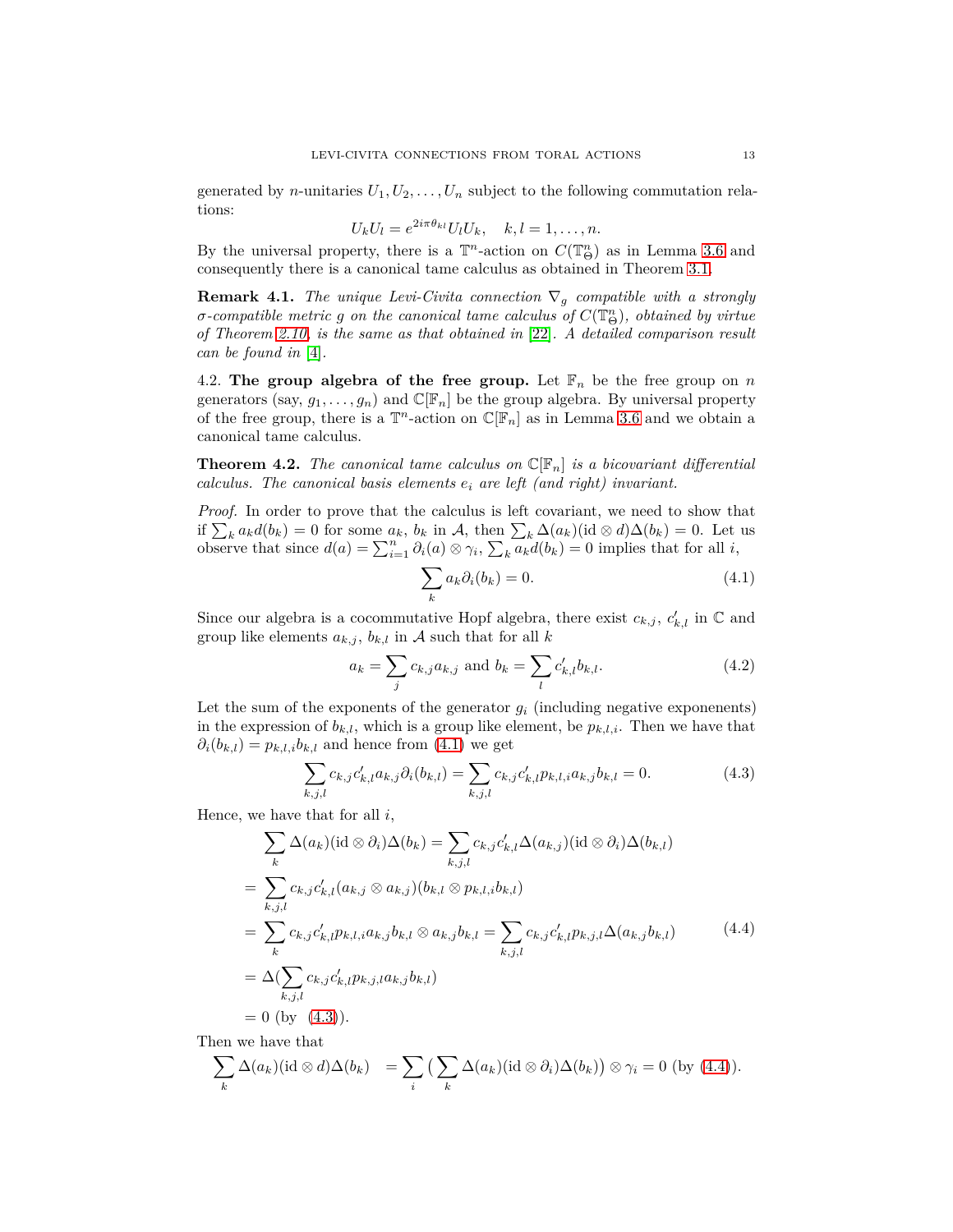This proves that the canonical tame calculus is left covariant. By Lemma [2.13,](#page-6-0) we know that this implies the calculus is bicovariant.

To see that the canonical basis elements  $e_i$  are left invariant, note that each  $e_i$  =  $\delta_{g_i}^* d(\delta_{g_i})$ , where  $g_i$  are the corresponding generating elements of the group. Then we have that

$$
\Delta_{\Omega^1_{\mathcal{D}}(\mathcal{A})}(e_i) = \Delta_{\Omega^1_{\mathcal{D}}(\mathcal{A})}(\delta_{g_i}^* d(\delta_{g_i})) := \Delta(\delta_{g_i}^*) (id \otimes d) \Delta(\delta_{g_i})
$$
  
= 
$$
(\delta_{g_i}^* \otimes \delta_{g_i}^*) (\delta_{g_i} \otimes d(\delta_{g_i})) = 1 \otimes \delta_{g_i}^* d(\delta_{g_i}) = 1 \otimes e_i.
$$

The proof of right invariance of  $e_i$  is similar.  $\Box$ 

4.3. **The Cuntz algebra**  $\mathcal{O}_n$ . The Cuntz algebra  $\mathcal{O}_n$  is the universal  $(C^*)$  algebra generated by *n*-isometries  $S_1, \ldots, S_n$  such that  $\sum_{i=1}^n S_i S_i^* = 1$ . The universal property produces a  $\mathbb{T}^n$ -action on  $\mathcal{O}_n$  as in Lemma [3.6.](#page-10-2) Consequently there is a canonical tame calculus on  $\mathcal{O}_n$  by Proposition [3.1.](#page-7-0)

# 5. Towards a Gauss-Bonnet theorem on the canonical rank-2 calculus

In this section, we shall prove a version of the Gauss-Bonnet theorem for the rank 2-calculus obtained here. The formulation is in the spirit of Connes, Khalkhali, Ponge et al. (see [\[12,](#page-19-12) [11,](#page-19-13) [10\]](#page-19-10)). Since the tame calculus obtained in this paper admits a canonical bilinear metric  $g_0$ , it makes sense to consider the widely studied conformally deformed metric  $kg_0$  for some smooth invertible parameter  $k$ . As the Gauss-Bonnet theorem considered so far in the literature deals mostly with a conformally deformed metric, let us briefly discuss about such a metric first. Note that such metrics are strongly  $\sigma$ -compatible in our sense.

5.1. **Conformally deformed metrics.** The tame differential calculus obtained in Theorem [3.1](#page-7-0) satisfies the assumptions of the Corollary [2.11](#page-3-0) as well as the Proposition 5.10 of [\[4\]](#page-19-9). Hence we have the following lemma whose proof is immediate.

**Lemma 5.1.** Let  $g = kg_0$  be a conformally deformed metric on the differential *calculus obtained in Theorem [3.1.](#page-7-0) Then the Christoffel symbols, for the Levi-Civita connection*  $\nabla_q$  *are given by:* 

<span id="page-13-0"></span>
$$
\Gamma_{jl}^{i} = \frac{1}{2} \Big( \delta_{il} k^{-1} \partial_j(k) + \delta_{ij} k^{-1} \partial_l(k) - \delta_{jl} k^{-1} \partial_i(k) \Big). \tag{5.1}
$$

From now on, we consider a  $C^*$ -algebra  $\mathcal A$  generated by two isometries, say  $U_1, U_2$ and admitting two separating derivations  $\partial_1, \partial_2$ . Then there is a tame differential calculus as obtained in Theorem [3.1,](#page-7-0) which we call the canonical rank-2 calculus on A. The space of 2-forms  $\Omega^2(\mathcal{A})$  is a rank one bimodule with basis  $e_1 \wedge e_2$ , hence for any  $\theta \in \Omega^2(\mathcal{A})$ , there is a unique  $a \in \mathcal{A}$  such that  $\theta = e_1 \wedge e_2 a$ , which amounts to choosing an orientation. Fixing a state  $\tau$ , we define the integral of  $\theta$  as

$$
\int_{\tau} \theta := \tau(a).
$$

Now, we have the following formula of the scalar curvature for the conformally deformed metric *g* whose proof is similar to that of Theorem 6.12 of [\[4\]](#page-19-9):

Scal = 
$$
-(\partial_1^2 + \partial_2^2)(k) - k\partial_1(k^{-1})\partial_1(k) - k\partial_2(k^{-1})\partial_2(k)
$$
. (5.2)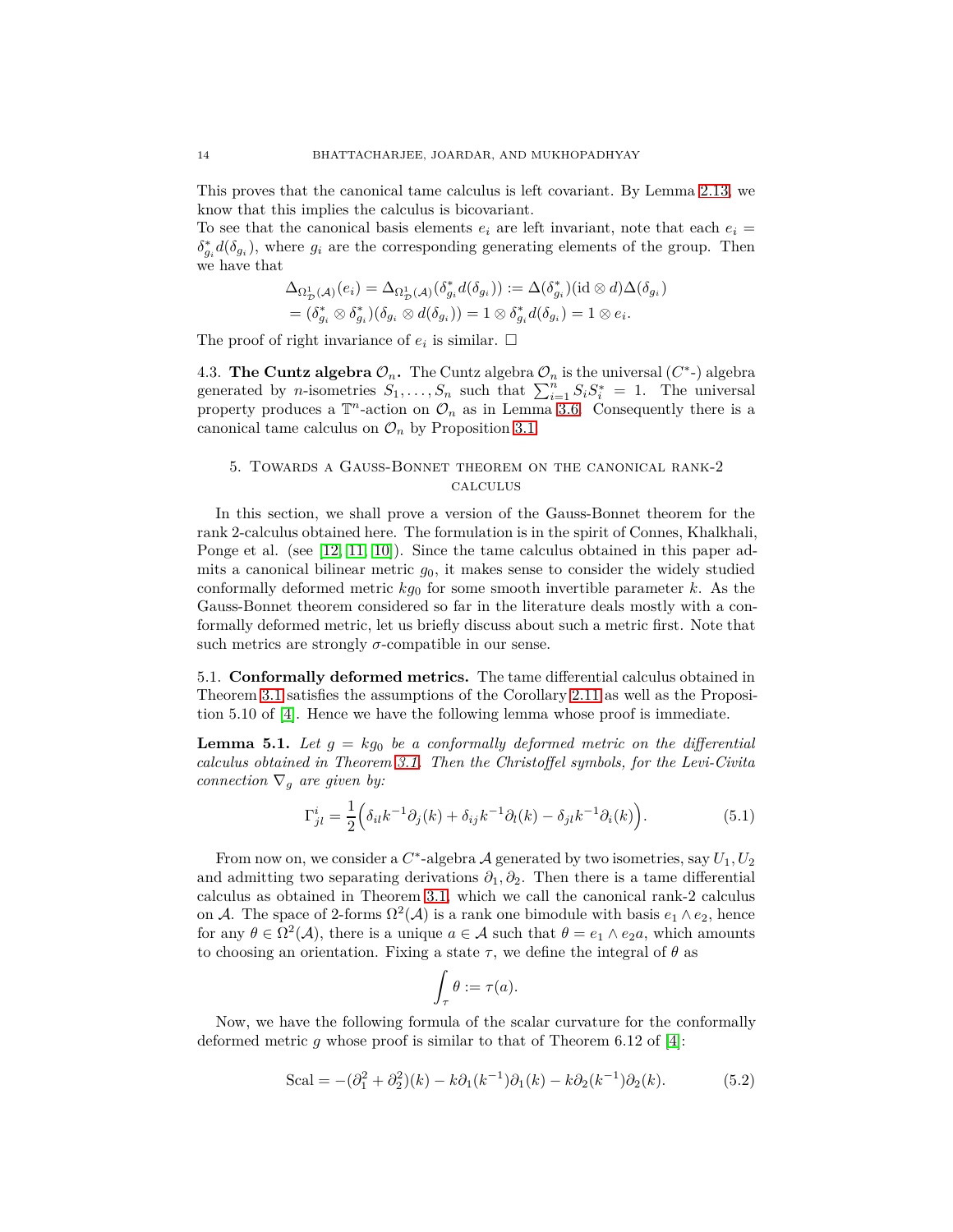Using the Leibniz rule for  $\partial_i$ 's we have the following alternative form of the scalar curvature which will be used subsequently

<span id="page-14-1"></span>
$$
Scal = -k\partial_1 \left( k^{-1}\partial_1(k) \right) - k\partial_2 \left( k^{-1}\partial_2(k) \right). \tag{5.3}
$$

**Remark 5.2.** *We remark that as already observed in* [\[4\]](#page-19-9)*, the above expression for the scalar curvature coincides with the expression in the case of noncommutative* 2*-torus obtained in* [\[22\]](#page-19-6) *(see equation (4.3) of* [\[22\]](#page-19-6)*).*

It is well known that for a surface, the Gaussian curvature is half of the scalar curvature. Motivated by this, we define the Gaussian curvature *K* to be half the scalar curvature. For a conformally deformed metric *kg*0, we define the right and left surface integral of  $K$  with respect to the state  $\tau$  by

$$
\int_{\tau}^{R} K \ dA := \tau(K|k^{-1}|), \ \int_{\tau}^{L} K \ dA := \tau(|k^{-1}|K) \tag{5.4}
$$

**Remark 5.3.** *The analogue for the Riemannian volume form is the element*  $e_1 \wedge$  $e_2|k^{-1}| \in \Omega^2(\mathcal{A})$ , hence the above two choices for defining the surface integral of *a "function" on the "surface"* A*. When τ is a trace, the integrals coincide and it makes sense to talk about "the" surface integral.*

From now on we assume that the *C* ∗ -algebra admits a tracial state *τ*. Recall the curvature 2-form  $\Omega$  corresponding to the Levi-Civita connection  $\nabla_q$  for a conformally deformed metric  $g = kg_0$ .

**Proposition 5.4.** *Let τ be a trace on* A *and g be a conformally deformed metric with a positive invertible deformation parameter k on the canonical rank-*2 *calculus. Then*  $\Omega_{12} = -\Omega_{21}$  *and* 

<span id="page-14-0"></span>
$$
\int_{\tau} \Omega_{12} = \int_{\tau} K \ dA. \tag{5.5}
$$

*Proof.* Using  $(3.4)$ ,  $(5.1)$  and the expression for the scalar curvature for a conformally deformed metric, a simple but tedious calculation yields:

$$
\Omega_{12} = e_1 \wedge e_2 \Big( \sum_{p=1}^2 (\Gamma_{21}^p \Gamma_{p2}^1 - \Gamma_{22}^p \Gamma_{p1}^1) + \partial_1 (\Gamma_{22}^1) - \partial_2 (\Gamma_{21}^1) \Big)
$$
  
\n
$$
= e_1 \wedge e_2 \Big( \Gamma_{21}^1 \Gamma_{12}^1 - \Gamma_{22}^1 \Gamma_{11}^1 + \Gamma_{21}^2 \Gamma_{22}^1 - \Gamma_{22}^2 \Gamma_{21}^1 + \partial_1 (\Gamma_{22}^1) - \partial_2 (\Gamma_{21}^1) \Big)
$$
  
\n
$$
= e_1 \wedge e_2 \Big( \frac{1}{4} k^{-1} \partial_2 (k) k^{-1} \partial_2 (k) + \frac{1}{4} k^{-1} \partial_1 (k) k^{-1} \partial_1 (k) - \frac{1}{4} k^{-1} \partial_2 (k) k^{-1} \partial_2 (k)
$$
  
\n
$$
- \frac{1}{4} k^{-1} \partial_2 (k) k^{-1} \partial_2 (k) - \frac{1}{2} \partial_1 (k^{-1} \partial_1 (k) - \frac{1}{2} \partial_2 (k^{-1} \partial_2 (k)) \Big)
$$
  
\n
$$
= e_1 \wedge e_2 \Big( \frac{1}{2} (k^{-1} \text{Scal}) \Big).
$$

By a similar computation, we see that

$$
\Omega_{21} = -e_1 \wedge e_2 \left(\frac{1}{2} (k^{-1} \text{Scal})\right),
$$

which yields the first conclusion. The second conclusion, namely, [\(5.5\)](#page-14-0), follows from the definitions of the integrals on the two sides and the fact that  $|k^{-1}| = k^{-1}$  for positive  $k$ .  $\Box$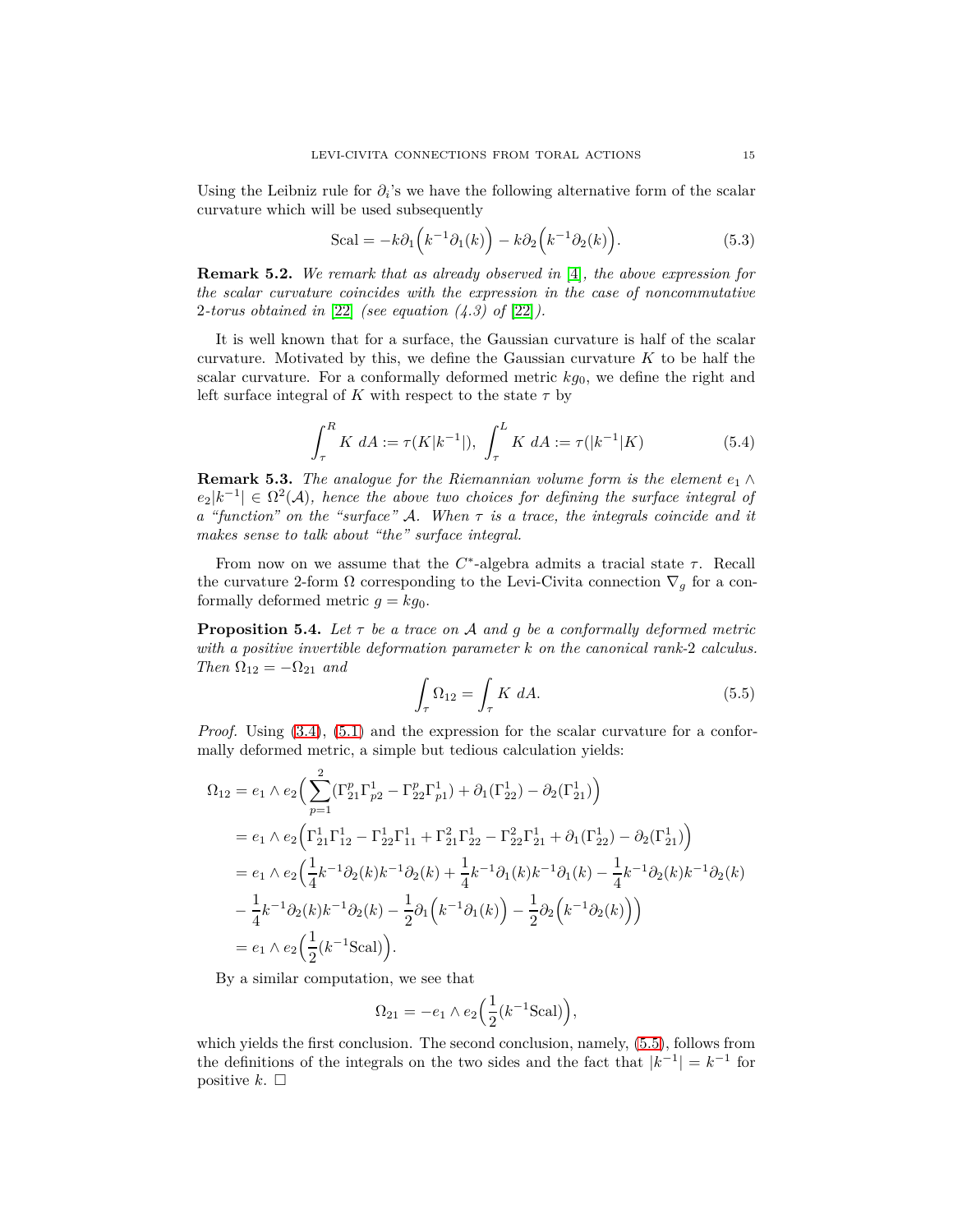**Remark 5.5.** *Thanks to the equation [\(5.5\)](#page-14-0), we can call*  $\Omega_{12}$  *the Gauss-Bonnet* 2*form corresponding to a conformally deformed metric. We shall denote the Gauss-Bonnet* 2*-form corresponding to a deformation parameter*  $k$  *by*  $\Omega_{12}^k$ *.* 

5.2. **The Gauss-Bonnet theorem.** Let us consider the canonical rank 2-calculus on a  $C^*$ -algebra  $\mathcal A$  with a tracial state  $\tau$ . For the next definition recall the notations from the previous subsection. Let  $k \in A$  be a smooth invertible element. We denote the Gauss-Bonnet 2-form corresponding to the metric  $kg_0$  by  $\Omega_{12}^k$ .

**Definition 5.6.** *Let* A *be a C* ∗ *-algebra admitting the canonical rank* 2*-calculus*  $(\Omega^1(\mathcal{A}), d)$ . Then the rank 2-calculus is said to satisfy the Gauss-Bonnet theorem if  $\int_{\tau} \Omega_{12}^k$  *is independent of the smooth deformation parameter k.* 

<span id="page-15-0"></span>**Proposition 5.7.** If the canonical rank 2-calculus on a  $C^*$ -algebra A with a tra*cial state*  $\tau$  *satisfies the Gauss-Bonnet theorem, then*  $\int_{\tau} \Omega_{12}^k$  *is* 0 *for all smooth deformation parameters k.*

*Proof.* Let  $k_1, k_2$  be two smooth deformation parameters. Then we prove that

$$
\int_{\tau} \Omega_{12}^{k_1k_2} = \int_{\tau} \Omega_{12}^{k_1} + \int_{\tau} \Omega_{12}^{k_2},
$$

which will force the constant  $\int_{\tau} \Omega_{12}^k$  to be zero for all smooth deformation parameters  $k$ . By the definition and formula  $(5.3)$  for the scalar curvature, we have:

$$
\int_{\tau} \Omega_{12}^{k_1 k_2} = -\tau (\partial_1 \left( k_2^{-1} k_1^{-1} \partial_1 (k_1 k_2) \right) + \partial_2 \left( k_2^{-1} k_1^{-1} \partial_2 (k_1 k_2) \right)).
$$

Using the Leibniz rule of  $\partial_1$  and the traciality of  $\tau$ , we get

$$
\tau(-\partial_1(k_2^{-1}k_1^{-1}\partial_1(k_1k_2))) = \tau(-\partial_1(k_2^{-1}k_1^{-1}\partial_1(k_1)k_2 + k_2^{-1}\partial_1(k_2)))
$$
  
\n
$$
= \tau(-\partial_1(k_2^{-1})k_1^{-1}\partial_1(k_1)k_2 - k_2^{-1}\partial_1(k_1^{-1}\partial_1(k_1))k_2
$$
  
\n
$$
- k_2^{-1}k_1^{-1}\partial_1(k_1)\partial_1(k_2)) - \tau(\partial_1(k_2^{-1}\partial_1(k_2)))
$$
  
\n
$$
= -\tau((k_2\partial_1(k_2^{-1}) + \partial_1(k_2)k_2^{-1})k_1^{-1}\partial_1(k_1))
$$
  
\n
$$
- \tau(\partial_1(k_1^{-1}\partial_1(k_1))) - \tau(\partial_1(k_2^{-1}\partial_1(k_2)))
$$

But  $(k_2\partial_1(k_2^{-1}) + \partial_1(k_2)k_2^{-1}) = \partial_1(k_2k_2^{-1}) = 0$  and hence

<span id="page-15-1"></span>
$$
\tau(-\partial_1\left(k_2^{-1}k_1^{-1}\partial_1(k_1k_2)\right)) = -\tau(\partial_1\left(k_1^{-1}\partial_1(k_1)\right)) - \tau(\partial_1\left(k_2^{-1}\partial_1(k_2)\right)) \tag{5.6}
$$

With exactly similar computation, we have

<span id="page-15-2"></span>
$$
\tau(-\partial_2\left(k_2^{-1}k_1^{-1}\partial_2(k_1k_2)\right)) = -\tau(\partial_2\left(k_1^{-1}\partial_2(k_1)\right)) - \tau(\partial_2\left(k_2^{-1}\partial_2(k_2)\right)) \tag{5.7}
$$

Combining [\(5.6\)](#page-15-1) and [\(5.7\)](#page-15-2), we get that the expression

$$
\tau(-\partial_1\left(k_2^{-1}k_1^{-1}\partial_1(k_1k_2)\right) - \partial_2\left(k_2^{-1}k_1^{-1}\partial_2(k_1k_2)\right))
$$

equals

$$
\tau(-\partial_1\left(k_1^{-1}\partial_1(k_1)\right)-\partial_2\left(k_1^{-1}\partial_2(k_1)\right))+\tau(-\partial_1\left(k_2^{-1}\partial_1(k_2)\right)-\partial_2\left(k_2^{-1}\partial_2(k_2)\right)),
$$

which is equal to  $\int_{\tau} \Omega_{12}^{k_1} + \int_{\tau} \Omega_{12}^{k_2}$ , completing the proof.  $\Box$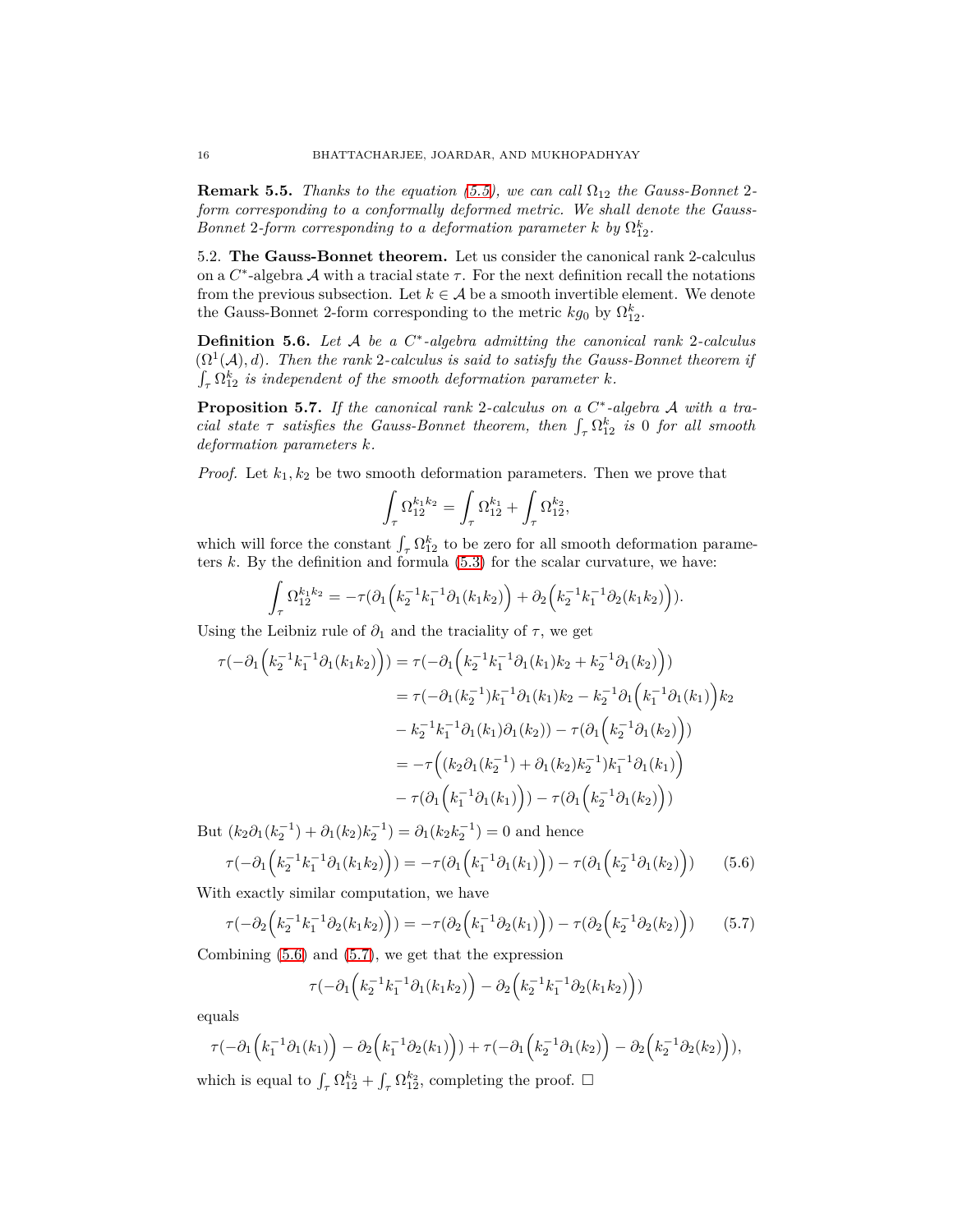For the proof of the next lemma see the proof of Proposition 4.1 of [\[22\]](#page-19-6).

**Lemma 5.8.** *Let* A *be a C* ∗ *-algebra generated by two isometries with two separating derivations so that it admits the canonical rank* 2*-calculus. Moreover, suppose that* A *has a tracial state τ which is invariant under the* T 2 *-action. Then the calculus satisfies the Gauss-Bonnet theorem.*

The next corollary follows from the standard fact that the NC 2-torus and the group  $C^*$ -algebra on the free group on two generators admit a unique  $\mathbb{T}^2$ -invariant tracial state.

<span id="page-16-0"></span>**Corollary 5.9.** *The canonical rank* 2*-calculus on the noncommutative* 2*-torus and* C[F2] *satisfy the Gauss-Bonnet theorem.*

**Remark 5.10.** *Although the Cuntz algebra with two generators does not admit a tracial state, it also satisfies the Gauss-Bonnet theorem with respect to the unique KMS state. This is because the KMS state is invariant under the toral action.*

<span id="page-16-1"></span>5.3. **A class of strongly** *σ***-compatible metrics not amenable to the Gauss-Bonnet theorem.** In this subsection we give an example of a class of strongly *σ*-compatible metrics on the rank 2-calculus on the noncommutative 2-torus for which the Gauss-Bonnet type theorem fails. Let us briefly mention what a Gauss-Bonnet theorem could be for a general class of strongly  $\sigma$ - compatible metrics. Since we do not assume any positivity of  $\det((g_{ij}))$ , there is no surface element available in general. So instead of looking at  $\int_{\tau} K dA$ , one could look at  $\int_{\tau} \Omega_{12}$ . Hence a Gauss-Bonnet theorem would state that  $\int_{\tau} \Omega_{12}$  is independent of some parameter. To that end we fix a parameter which is a smooth invertible element  $k \in C(\mathbb{T}_{\theta}^2)$ . Then the following is a strongly  $\sigma$ -compatible metric which is a special case of Example [2.9](#page-3-3) for  $n = 2$ :

$$
g(\sum_{i,j=1}^{2}e_i\otimes e_ja_{ij}):=ka_{11}+a_{22}.
$$

Plugging in  $g_{11} = k$ ,  $g_{22} = 1$ ,  $g_{12} = g_{21} = 0$  in Equation [\(3.9\)](#page-11-1), we get

**Proposition 5.11.** *The Christoffel symbols of the Levi-Civita connection*  $\nabla_q$  *are given by*

$$
\Gamma_{11}^1 = \frac{1}{2}k^{-1}\partial_1(k), \Gamma_{12}^1 = \Gamma_{21}^1 = \frac{1}{2}k^{-1}\partial_2(k),
$$
  
\n
$$
\Gamma_{22}^1 = 0; \Gamma_{12}^2 = \Gamma_{21}^2 = \Gamma_{22}^2 = 0, \Gamma_{11}^2 = -\frac{1}{2}k^{-2}\partial_2(k).
$$

Now we can deduce the expression for  $\Omega_{12}^k$  from Equation [\(3.4\)](#page-9-2) as well as the formula for scalar curvature by plugging in the Christoffel symbols in Proposition 6.8 of [\[4\]](#page-19-9). We state these in the form of a theorem.

<span id="page-16-2"></span>**Theorem 5.12.** *The scalar curvature and the curvature* 2*-form of the Levi-Civita connection*  $\nabla_g$  *are given by* 

Scal = 
$$
\frac{1}{8}
$$
 $\left(k^{-1}\partial_2(k)k^{-1}\partial_2(k) - \partial_2(k)k^{-2}\partial_2(k)\right) - \frac{1}{2}\left(k\partial_2(k^{-2}\partial_2(k)) + \partial_2(k^{-1}\partial_2(k))\right) - \frac{1}{4}\partial_1(k^{-1}\partial_2(k))$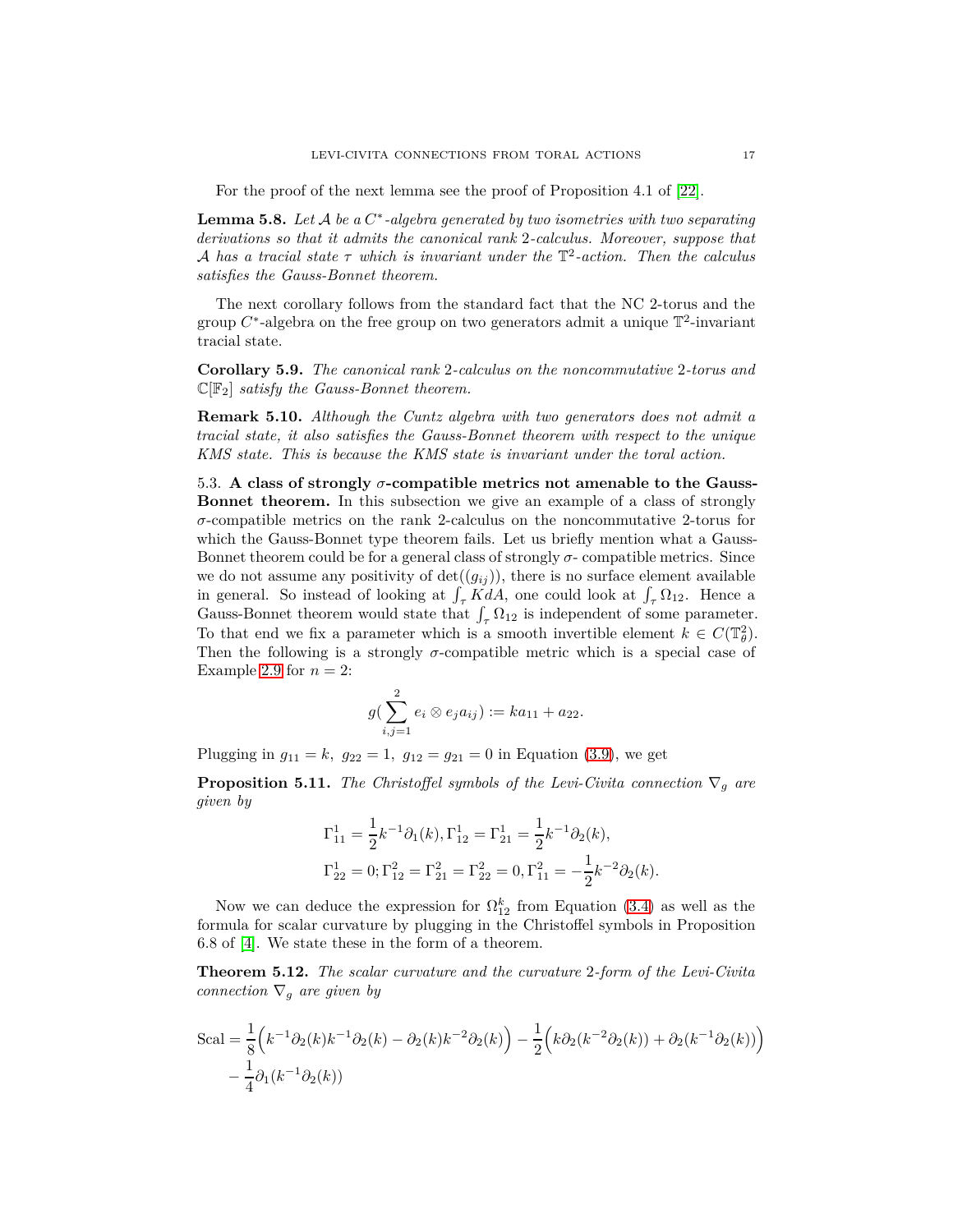*and*

$$
\Omega_{12}^k = e_1 \wedge e_2 \Big( \frac{1}{4} k^{-1} \partial_2(k) k^{-1} \partial_2(k) - \frac{1}{2} \partial_2 \big( k^{-1} \partial_2(k) \big) \Big),
$$

*respectively.*

The following proposition justifiably says that the Gauss-Bonnet type theorem fails for the class of the strongly  $\sigma$ -compatible metrics considered in this subsection. In the following proposition  $U_1, U_2$  are the generating unitaries for the noncommutative 2-torus.

**Proposition 5.13.** For the strongly  $\sigma$ -compatible metrics g with parameters  $k_1 =$  $e^{U_1+U_1^*}$  and  $k_2 = e^{U_2+U_2^*}$ , we have

$$
\int_{\tau} \Omega_{12}^{k_1} = 0, \quad \int_{\tau} \Omega_{12}^{k_2} = -\frac{1}{2}, \text{ respectively.}
$$

*Proof.* From the expression of  $\Omega_{12}^k$  obtained in Theorem [5.12,](#page-16-2) we see that

$$
\int_{\tau} \Omega_{12}^{k} = \tau \Big( \frac{1}{4} k^{-1} \partial_2(k) k^{-1} \partial_2(k) - \frac{1}{2} \partial_2 \big( k^{-1} \partial_2(k) \big) \Big).
$$

Since  $\partial_2(U_1) = \partial_2(U_1^*) = 0$ , it follows that  $\int_{\tau} \Omega_{12}^{k_1} = 0$ . For the other equality note the following:

$$
\partial_2(U_2^m)=mU_2^m, \ \partial_2(U_2^{*m})=-mU_2^{*m}.
$$

Using the above we get

$$
\partial_2(e^{U_2}) = \partial_2(\sum_{m\geq 0} \frac{U_2^m}{m!})
$$
  
= 
$$
\sum_{m\geq 1} \frac{U_2^m}{(m-1)!}
$$
  
= 
$$
U_2(\sum_{m\geq 0} \frac{U_2^m}{m!})
$$
  
= 
$$
U_2 e^{U_2}.
$$

With similar computation we can show that  $\partial_2(e^{U_2^*}) = -U_2^* e^{U_2^*}$ . Using the Leibnitz rule for  $\partial_2$ , we get  $\partial_2(k_2) = (U_2 - U_2^*)k_2$ . Therefore we have

$$
\int_{\tau} \Omega_{12}^{k_2} = \tau \Big( \frac{1}{4} (U_2 - U_2^*)^2 - \frac{1}{2} (U_2 + U_2^*) \Big) \n= \tau \Big( \frac{1}{4} (U_2^2 + U_2^{*2} - 2) \Big) \n= -\frac{1}{2}.
$$

 $\Box$ 

## 6. Concluding remarks

We end this article with some remarks and some future directions.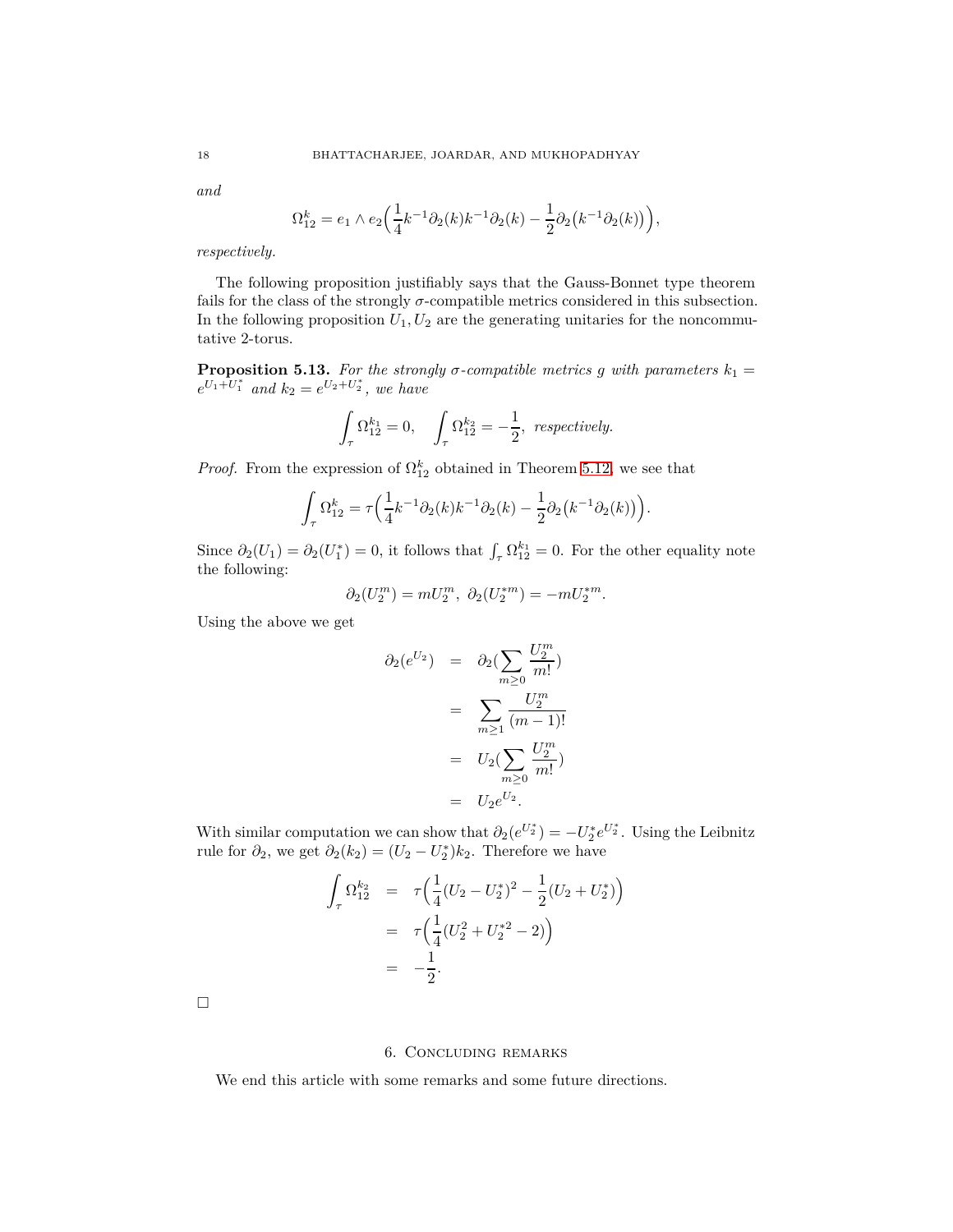An example of a graph  $C^*$ -algebra. Let A be the universal  $C^*$ -algebra generated by partial isometries  $S_1, S_2$  such that  $S_1^* S_1 = S_2 S_2^*$  and  $S_1 S_1^* = S_2^* S_2$ . It can be shown that  $S_1^*S_1 + S_2^*S_2 = 1$ . Then A admits a  $\mathbb{T}^2$ -action canonically and by Lemma 3.2, there exist two separating derivations such that  $\partial_i(S_j) = \delta_{ij}S_i$  and thus a Dirac triple as in the proof of Proposition 3.1.

It can be shown following the arguments in the proof of Proposition 3.1 that  $\Omega^1_{\mathcal{D}}(\mathcal{A}) \subset \mathcal{A} \oplus \mathcal{A}$ . For the equality, we observe that  $S_1^*[\mathcal{D}, S_1] = S_1^* S_1 \otimes \gamma_1$  and  $S_1[D, S_1^*] = -S_1S_1^*$  so that  $S_1^*[D, S_1] - S_1[D, S_1^*] = (S_1S_1^* + S_1^*S_1) \otimes \gamma_1 = 1 \otimes \gamma_1 \in$  $\Omega^1_{\mathcal{D}}(\mathcal{A})$ . Similarly,  $1 \otimes \gamma_2 \in \Omega^1_{\mathcal{D}}(\mathcal{A})$ . The rest of the calculations are exactly similar to case of the noncommutative torus and can be executed with minor modifications. Therefore the scalar curvature with respect to the canonical bilinear metric is again 0.

**Lemma 6.1.** *The Christoffel symbols, hence the scalar curvature, are zero for any conformally deformed metric, the deformation parameter being any invertible element of the invariant subalgebra*  $A^{\mathbb{T}^2}$ *.* 

*Proof.* Let  $k \in \mathcal{A}^{\mathbb{T}^2}$  be an invertible element. Invariance with respect to the  $\mathbb{T}^2$ implies that  $\partial_i(k) = 0$  for  $i = 1, 2$ . By the Leibniz rule. it follows that  $\partial_i(k^{-1}) = 0$ too. The lemma now follows from the formulae of the Christoffel symbols and the scalar curvature for a conformally deformed metric, as in Proposition 3.1.  $\Box$ 

As an example of an invertible element for which the previous lemma holds, take  $k = (S_1^*S_1 + \epsilon)$ . This example provides a slight enlargement of our class of examples. But for a general graph  $C^*$ -algebra our technique fails to produce a free bimodule of one-forms and a clear need of a computational device is indicated where the calculus is not free.

**Extension of the Gauss-Bonnet theorem.** We have seen that if the canonical rank 2-calculus on a  $C^*$ -algebra with a tracial state  $\tau$  satisfies the Gauss-Bonnet theorem, the quantity  $\int_{\tau} \Omega_{12}^k$  is equal to 0 for all smooth deformation parameters *k*. It would be interesting to look for  $C^*$ -algebras necessarily with a **non-tracial** state *τ* such that the quantity  $\int_{\tau} \Omega_{12}^k$  is a non-zero constant for all smooth deformation parameters. Unfortunately the Cuntz algebra with two generators can not produce such an example. One can also change the differential calculus instead to produce such a non-zero scalar. But this again needs producing examples of tame calculus which are not free.

#### **ACKNOWLEDGMENTS**

This work started while the first author was visiting the second author in February, 2020. He wishes to thank the second author and IISER, Kolkata for the invitation and kind hospitality. He is also grateful to Indian Statistical Institute and Prof. Debashish Goswami for offering him a visiting scientist position. The second author thanks Department of Science and Technology, India (DST/INSPIRE/04/2016/002469). All the authors would like to thank Jyotishman Bhowmick for some useful discussion.

#### **REFERENCES**

<span id="page-18-0"></span>[1] Arnlind J. and Wilson M: Riemannian curvature of the noncommutative 3-sphere, *Journal of noncommutative geometry*, vol 11(2), 507-536 (2017).